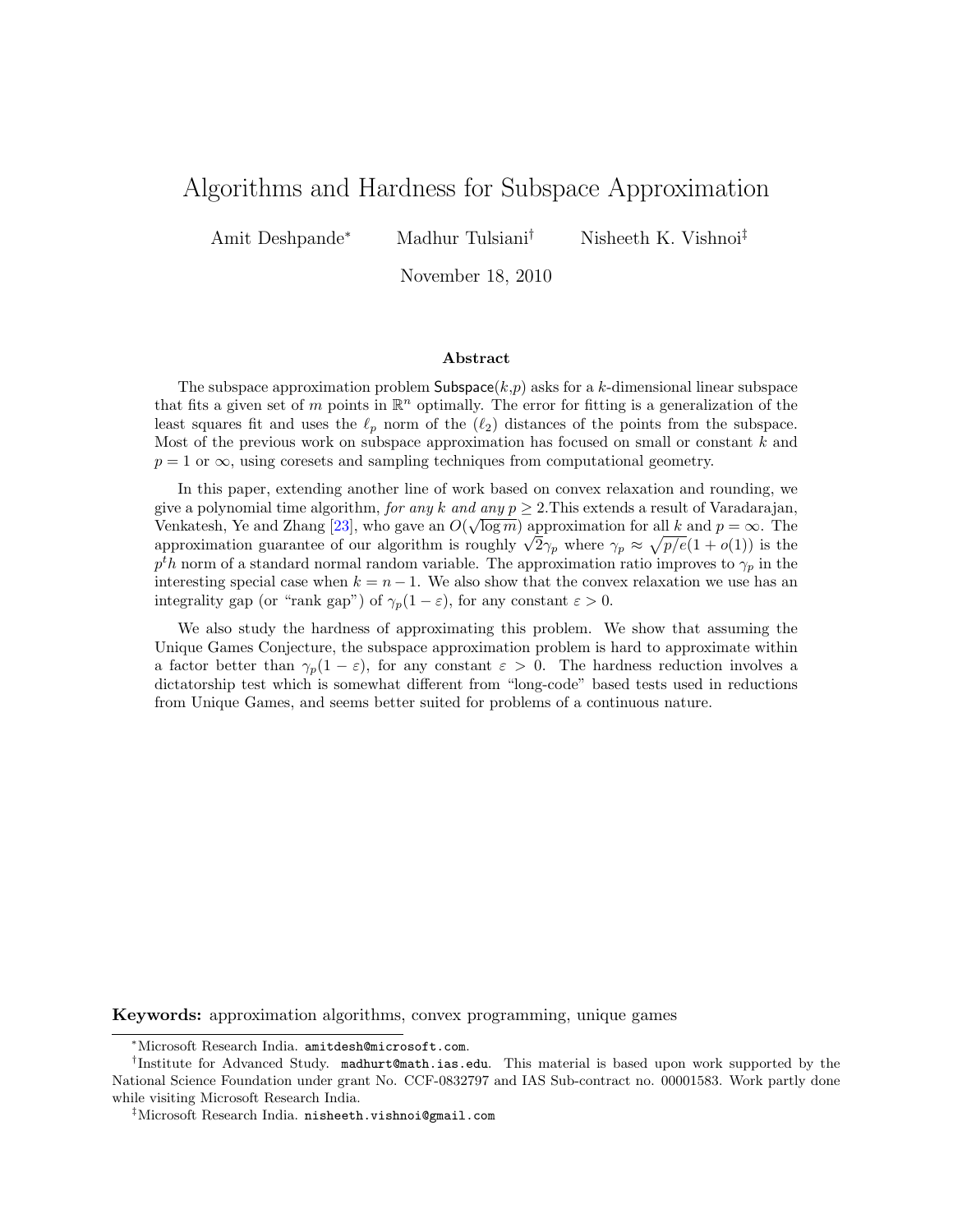## 1 Introduction

Large data sets that arise in data mining, machine learning, statistics and computational geometry problems are naturally modeled as sets of points in a high-dimensional Euclidean space. Even though these points live in a high-dimensional space, in practice they are observed to have low intrinsic dimension and it is an algorithmic challenge to capture their underlying low-dimensional structure. The subspace approximation problem described below generalizes several problems formulated in this context.

Subspace $(k,p)$ : Given points  $a_1, a_2, \ldots, a_m \in \mathbb{R}^n$ , an integer k, with  $0 \le k \le n$ , and  $p \ge 1$ , find  $\overline{a}$  k-dimensional linear subspace that minimizes the sum of p-th powers of Euclidean distances of these points to the subspace, or equivalently,

$$
\underset{V \ : \ \dim(V)=k}{\text{minimize}} \quad \left(\sum_{i=1}^m d(a_i,V)^p\right)^{1/p}.
$$

Note that, here,  $\ell_p$  norm is used as a function of  $(d(a_1, V), d(a_2, V), \ldots, d(a_m, V))$ ; the individual distances  $d(a_i, V)$  are the usual  $\ell_2$  distances.

We describe below the special cases of the subspace approximation problem which have been studied previously and the known results about them.

- 1. Low-rank matrix approximation problem or the least squares fit  $(p = 2)$ : Given a matrix  $A \in \mathbb{R}^{m \times n}$  and  $0 \leq k \leq n$ , the matrix approximation problem is to find another matrix  $B \in \mathbb{R}^{m \times n}$  of rank at most k that minimizes the Frobenius (also known as Hilbert-Schmidt) norm of their difference  $||A - B||_F \stackrel{\text{def}}{=} \left(\sum_{ij} (A_{ij} - B_{ij})^2\right)^{1/2}$ . Taking the rows of A to be points  $a_1, a_2, \ldots, a_m \in \mathbb{R}^n$ , the above problem is equivalent to the problem Subspace $(k, 2)$ . Elementary linear algebra shows that the optimal subspace is spanned by the top  $k$  right singular vectors of A, which can be found in time  $O(\min\{mn^2, m^2n\})$  using Singular Value Decomposition (SVD) [\[11\]](#page-17-0).
- 2. Computing radii of point sets  $(p = \infty)$ : Given points  $a_1, a_2, \ldots, a_m \in \mathbb{R}^n$ , their *outer*  $(n \infty)$  $k$ )-radius is defined as the minimum, over all k-dimensional linear subspaces, of the maximum Euclidean distance of these points to the subspace (which is equivalent to  $\textsf{Subspace}(k,\infty)$ ). Gritzmann and Klee initiated the study of this quantity in computational convex geometry [\[12\]](#page-17-1) and gave a polynomial time algorithm for the minimum enclosing ball problem (or the problem Subspace $(0,\infty)$ ).
	- (a) For small k: Bădoiu, Har-Peled and Indyk [\[4\]](#page-17-2) gave a  $(1 + \varepsilon)$ -approximation algorithm running in polynomial time for the minimum enclosing cylinder problem (equivalent to Subspace(1, $\infty$ ), which was further extended by Har-Peled and Varadarajan [\[13\]](#page-18-1) to Subspace( $k,\infty$ ) for constant k.
	- (b) For large k: Brieden, Gritzmann and Klee  $[3]$  showed that it is NP-hard to approximate the width of a point set (equivalent to Subspace $(n-1,\infty)$ ) within any constant factor. From the algorithmic side, the results by Nesterov [\[18\]](#page-18-2) and Nemirovski, Roos and Tarlaky √ [\[17\]](#page-18-3) on quadratic optimization imply  $O(\sqrt{\log m})$ -approximation for Subspace $(n-1,\infty)$  in polynomial time. Building on these techniques, Varadarajan, Venkatesh, Ye and Zhang [\[23\]](#page-18-0) gave a polynomial time  $O(\sqrt{\log m})$ -approximation algorithm for Subspace( $k,\infty$ ), for any k. On the hardness side, they proved that there exists a constant  $\delta > 0$  such that, for any  $0 < \varepsilon < 1$  and  $k \leq n - n^{\varepsilon}$ , there is no polynomial time algorithm that gives  $(\log m)^{\delta}$ -approximation for Subspace $(k,\infty)$  unless NP  $\subseteq$  DTIME  $(2^{\text{polylog}(n)})$ .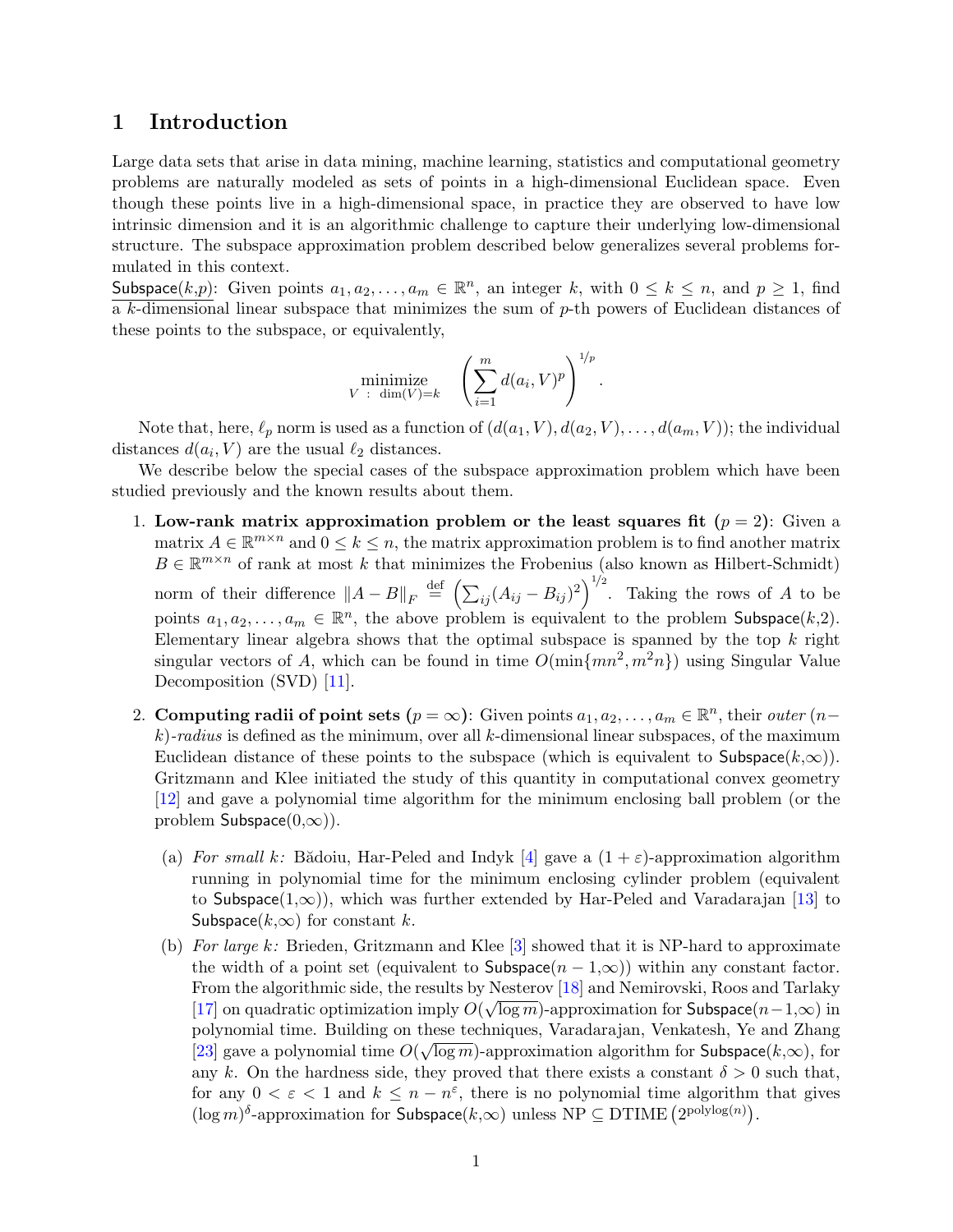<span id="page-2-0"></span>3. Other values of p: For general p and constant k, a result of Shyamalkumar and Varadarajan [\[20\]](#page-18-4) and subsequent work by Deshpande and Varadarajan [\[7\]](#page-17-4) gave a  $(1+\varepsilon)$ -approximation algorithm with running time  $O(mn \cdot \exp(k, p, 1/\varepsilon))$ . The running time was recently improved to  $O(mn \cdot \text{poly}(k, 1/\varepsilon) + (m+n) \cdot \exp(k, 1/\varepsilon))$  by Feldman, Monemizadeh, Sohler and Woodruff [\[10\]](#page-17-5), for the case  $p=1$ .

For  $p \neq 2$ , we do not know any suitable generalization of SVD, and therefore, have no exact characterization of the optimal subspace. The approximation techniques used so far to overcome this are: (i) coresets and sampling-based techniques: which give nearly optimal approximations but only for small or constant k and p. (ii) convex relaxations and rounding: which give somewhat suboptimal approximations mostly for large values of k; the only exception is the result of Varadarajan, Venkatesh, Ye and Zhang [\[23\]](#page-18-0) which works for any k (but only for  $p = \infty$ ).

#### Our work

In this paper, we study the problem Subspace $(k, p)$  for  $p < \infty$ , about which little is known in general. One motivation for doing so is that often the case  $p < \infty$  gives significantly better approximation guarantees and requires somewhat different techniques to analyze than  $p = \infty$ . This is evident in the work for subspace approximation for small k ([\[7\]](#page-17-4) and [\[10\]](#page-17-5) for  $p < \infty$  versus [\[4\]](#page-17-2) and [\[13\]](#page-18-1) for  $p = \infty$  $p = \infty$  $p = \infty$ ) and in the work on regression ([\[5\]](#page-17-6) and [\[6\]](#page-17-7) versus the  $p = \infty$  case which is solvable by fixed dimensional linear programming). Also, in the study of hardness of approximation, the case  $p = \infty$ can often be reduced to a discrete problem; while the case  $p < \infty$  is inherently of a more continuous nature, and requires somewhat different techniques.

On the algorithmic side, we give a factor  $\gamma_p \cdot \sqrt{2 - (1/n-k)}$  approximation algorithm for the problem Subspace $(k, p)$  in  $\mathbb{R}^n$ , where  $\gamma_p \approx \sqrt{p/e}(1+o(1))$  is the  $p^{th}$  norm of a standard Gaussian. Our algorithm is based on a convex relaxation, similar to the semi-definite relaxations used in [\[17\]](#page-18-3) and [\[23\]](#page-18-0) for  $p = \infty$ . We give a tighter analysis for general p. We also exhibit gap instance for the convex program. We show a gap of factor  $\gamma_p$  for Subspace(k,p) (when k is superconstant) showing that our analysis is tight up to the factor of  $\sqrt{2 - (1/n-k)}$ .

We also investigate the hardness of approximation for  $\mathsf{Subspace}(k,p)$ . We give a reduction from the Unique Label Cover problem of Khot [\[14\]](#page-18-5) to the problem of approximating Subspace( $n-1,p$ ) within a factor  $\gamma_p$  (which can trivially be extended to a reduction to Subspace(k,p) for  $k = n^{\Omega(1)}$ ). The reduction is related to the ones used for similar geometric problems in [\[16\]](#page-18-6), [\[15\]](#page-18-7) and [\[2\]](#page-17-8). However, an interesting difference here in comparison to usual reductions is that we use a different (real-valued) encoding of the assignment to Unique Label Cover (in terms of the Fourier coefficients of the long-code instead of the truth table) which is more natural in our context. This may also be useful for other problems of a continuous nature.

#### Other related problems

 $L_p$ -Grothendieck problem. In the  $k = n - 1$  case, subspace approximation problem can be rewritten as  $\min_{\|z\|_2=1} \|Az\|_p$ , where the rows of  $A \in \mathbb{R}^{m \times n}$  represent the points  $a_1, a_2, \ldots, a_m$  and  $z \in \mathbb{R}^n$  represents the unit normal to the subspace we are asked to find. When A is invertible, this problem can be shown (using duality in Banach spaces) to be equivalent to a special case of the  $L_p$ -Grothendieck problem (introduced by Kindler, Naor and Schechtman [\[16\]](#page-18-6)) which asks for maximizing  $x^TMx$  subject to  $\|x\|_p \leq 1$ . Subspace $(n-1, p)$  with invertible  $A$ , reduces to this problem with  $M = (A^{-1})^T A^{-1}$ .

In this special case, using Grothendieck's inequality and a technique by Alon and Naor [\[1\]](#page-17-9), one can get  $O(1)$ -approximation. Moreover, in this case, the above problem is also equivalent to finding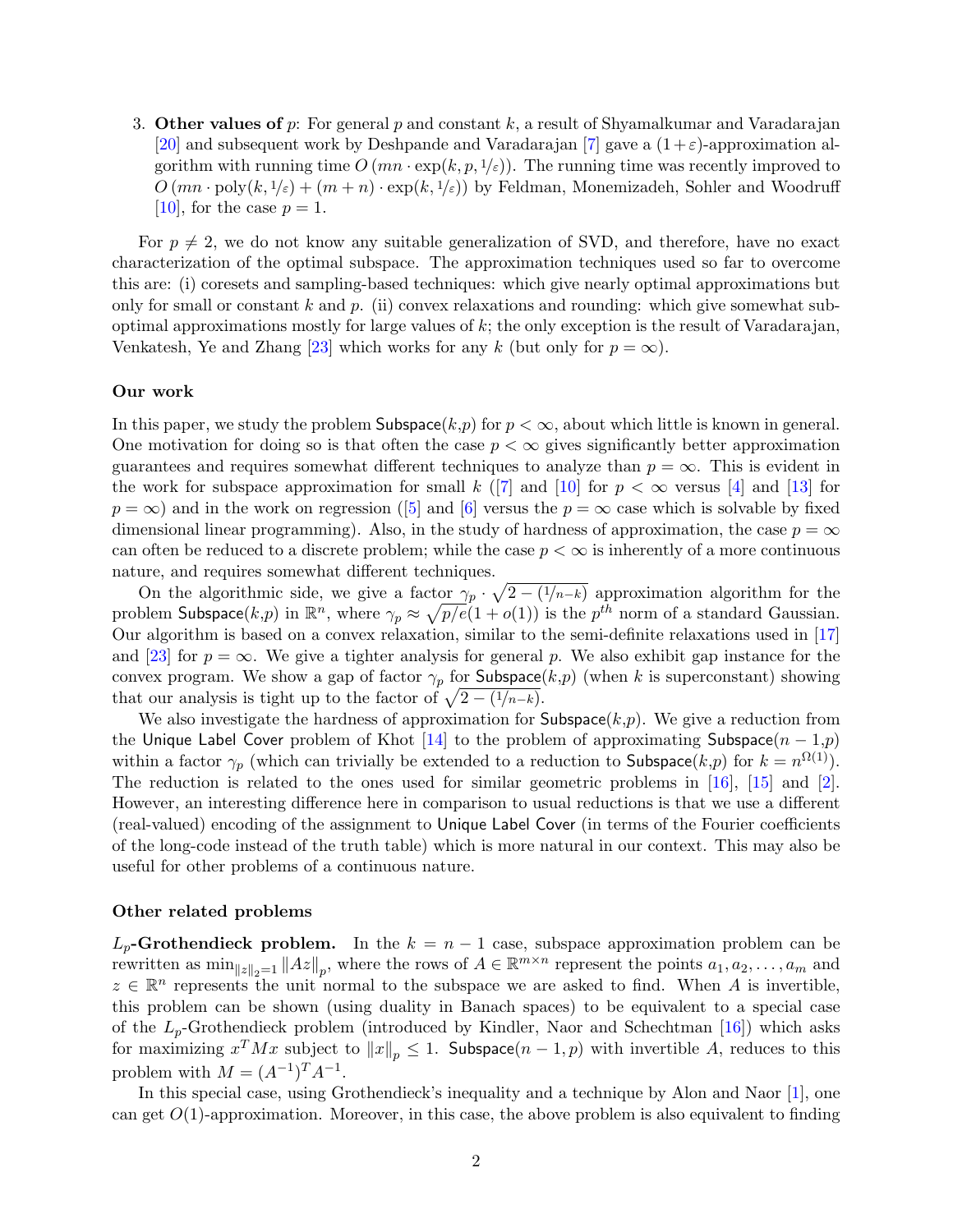<span id="page-3-0"></span>diameters of convex bodies given by  $||Ax||_p \leq 1$  and computing  $p \mapsto 2$  norm of the matrix  $A^{-1}$ .

 $l_p$ -regression problem. In the  $l_p$  regression problem, we are given an  $m \times n$  matrix A and a vector  $b \in \mathbb{R}^m$ , and the goal is to minimize  $||Az - b||_p$  over all  $z \in \mathbb{R}^n$ . This is clearly related to subspace approximation with  $k = n - 1$ , but the fact that z is unconstrained makes it a convex optimization problem. Efficient approximation algorithms for the regression problem are given by Clarkson [\[5\]](#page-17-6) for  $p = 1$ , Drineas, Mahoney, and Muthukrishnan [\[8\]](#page-17-10) for  $p = 2$ , and Dasgupta et al. [\[6\]](#page-17-7) for  $p \geq 1$ . It is not clear that these results can be employed fruitfully for the subspace approximation problem for  $k = n - 1$  where it is required that  $||z|| \geq 1$ .

## 2 Preliminaries and Notation

Throughout this paper,  $\left\| \cdot \right\|_p$  denotes the p-norm. Norms of vectors are taken with respect to the counting measure and of functions are taken with respect to the uniform probability measure on their domain. When the subscript is unspecified,  $\lVert \cdot \rVert$  denotes  $\lVert \cdot \rVert_2$ .

### 2.1 The Subspace Approximation Problem

We will use a formulation of the problem Subspace $(k,p)$  for points  $a_1, \ldots, a_m$ , in terms of the orthogonal complement of the desired subspace V. Let  $z_1, \ldots, z_{n-k}$  be an orthonormal basis for the orthogonal complement and let  $Z \in \mathbb{R}^{n \times (n-k)}$  denote the matrix with the  $j^{th}$  column  $Z^{(j)} = z_j$ . Then  $d(a_i, V) = ||a_i^T Z||_2$  and the problem of finding (the orthogonal complement of) the subspace can be stated as

minimize 
$$
\left(\sum_{i=1}^{m} ||a_i^T Z||_2^p\right)^{1/p}
$$
  
subject to: 
$$
||Z^{(j)}|| \ge 1 \ \forall j \in \{1, ..., n-k\}
$$

$$
\left\langle Z^{(j_1)}, Z^{(j_2)} \right\rangle = 0 \ \forall j_1 \ne j_2, \quad Z \in \mathbb{R}^{n \times (n-k)}
$$

For the hardness results we shall be concerned with the special case of the problem with  $k = n-1$ . For points  $a_1, \ldots, a_m \in \mathbb{R}^n$ , let A be  $m \times n$  matrix with  $A_i = a_i^T$ . The problem Subspace $(n-1,p)$ is then simply to minimize  $||Az||_p$  for  $z \in \mathbb{R}^n$ , subject to  $||z||_2 \geq 1$ .

Remark 2.1 It is easy to check that (by a change of variable and suitable modification of A) both the norms can be taken to be with respect to an arbitrary measure instead of the counting measure. In particular, if  $A \in \mathbb{R}^{m \times n}$ , the p-norm is taken with respect to a measure  $\mu$  on  $[m]$  and the 2-norm with respect a measure  $\nu$  on [n], then we change variables to  $\tilde{z}$  with  $\tilde{z}_j = \sqrt{\nu(j)} z_j$  and modify  $A_{ij}$ to  $A_{ij}(\mu(i))^{1/p}/\sqrt{\nu(j)}$  to get an equivalent problem with norms according to the counting measure.

### 2.2 Bernoulli and Gaussian Random Variables

A Bernoulli random variable is a discrete random variable taking values in  $\{-1, 1\}$  with probability  $\frac{1}{2}$  each. A standard normal random variables (or 1-dimensional Gaussian) is a continuous random variable with probability density function  $1/\sqrt{2\pi} \cdot \exp(-x^2/2)$ . We use  $\gamma_p$  to denote the  $p^{th}$  moment of  $N(0, 1)$ ,

$$
\gamma_p \stackrel{\text{def}}{=} \left( \int_{-\infty}^{\infty} |x|^p \cdot \frac{e^{-x^2/2}}{\sqrt{2\pi}} dx \right)^{1/p} = \left( \frac{2^{p/2} \cdot \Gamma\left(\frac{p+1}{2}\right)}{\sqrt{\pi}} \right)^{1/p} \approx \sqrt{\frac{p}{e}} (1+o(1)).
$$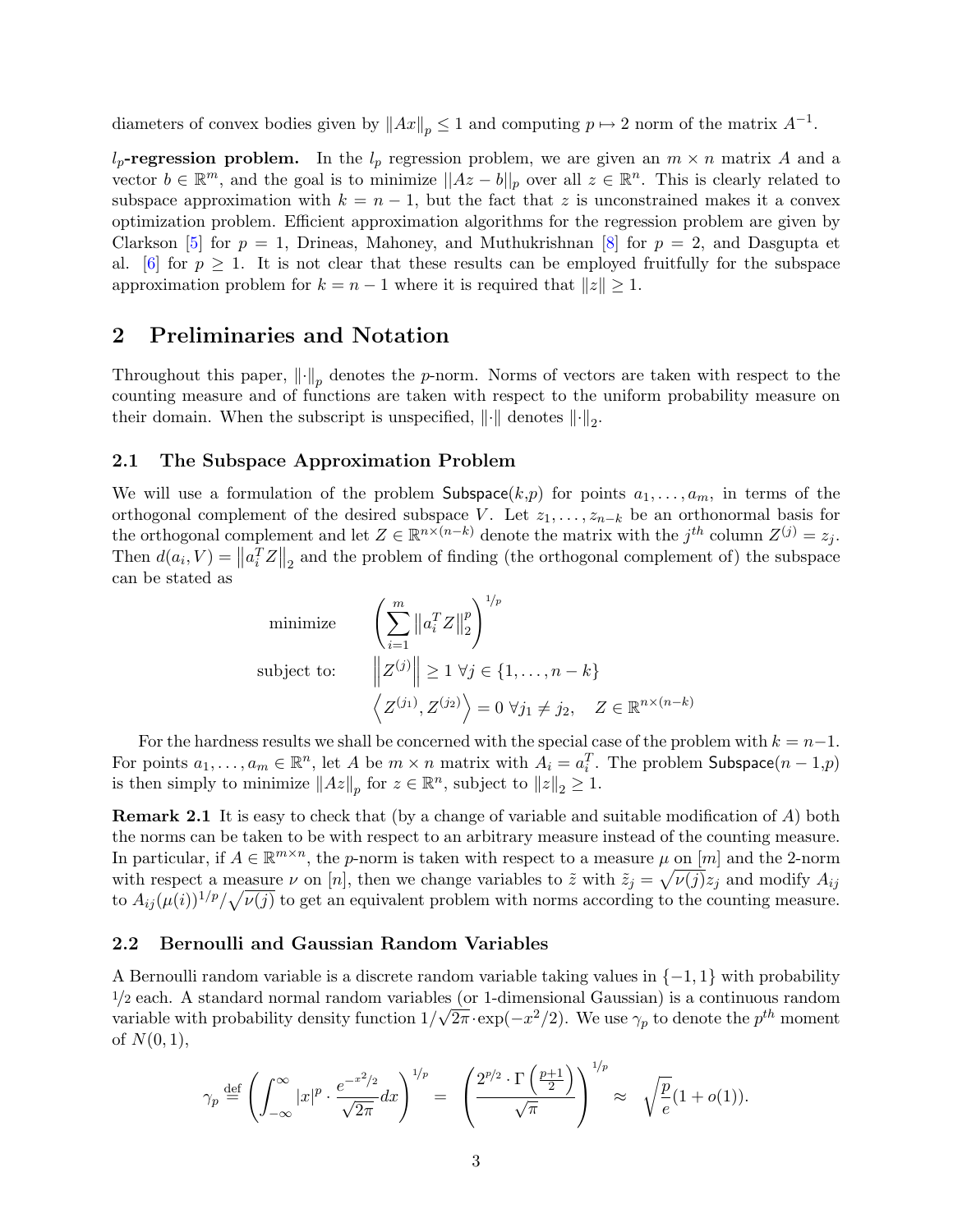<span id="page-4-2"></span>We shall require both upper and lower bounds on moments of a sum of Bernoulli random variables by the moment of an appropriate Gaussian. The following upper bound is one direction of the Khintchine inequality (see [\[19\]](#page-18-8)) well-known in functional analysis.

<span id="page-4-1"></span>Claim 2.2 Let  $x_1, \ldots, x_R$  be independent Bernoulli random variables and let  $c_1, \ldots, c_R \in \mathbb{R}$  and  $||\mathbf{c}|| = \sqrt{c_1^2 + \cdots + c_R^2}$ . Then for any positive  $p > 0$ ,

$$
\mathop{\mathbb{E}}_{x_1,\ldots,x_R}\left[\left(\sum_{i=1}^R c_i \cdot x_i\right)^p\right] \leq \gamma_p^p \cdot \|\mathbf{c}\|^p
$$

The following version of the reverse direction, when all  $c_i$ 's are much smaller than  $\|\mathbf{c}\|$ , can be derived using the Berry-Esseen Theorem (as in [\[22\]](#page-18-9)). A proof of the statement below appears in [\[16\]](#page-18-6) (as Lemma 2.5).

Claim 2.3 Let  $x_1, \ldots, x_R$  be independent Bernoulli random variables and let  $c_1, \ldots, c_R \in \mathbb{R}$  be such that for all  $i \in [R]$ ,  $|c_i| \leq \tau \cdot ||\mathbf{c}||$  for  $\tau \in (0, e^{-4})$ . Then, for any  $p \geq 1$ ,

<span id="page-4-0"></span>
$$
\mathop{\mathbb{E}}_{x_1,\ldots,x_R} \left[ \left| \sum_{i=1}^R c_i \cdot x_i \right|^p \right] \geq \gamma_p^p \cdot ||\mathbf{c}||^p \cdot \left(1 - 10\tau \cdot (\log(1/\tau))^{p/2}\right).
$$

### 3 Technical Overview

In this section we describe our results and give a general outline of the sections that follow.

### 3.1 Algorithm for **Subspace** $(k,p)$

We formulate problem Subspace $(k, p)$  for points  $a_1, a_2, \ldots, a_m \in \mathbb{R}^n$  in terms of the orthogonal complement of the desired subspace V. Let  $Z \in \mathbb{R}^{n \times (n-k)}$  be the matrix whose columns form an orthonormal basis for the orthogonal complement of  $V$ , then the distance of a point  $a_i$  from  $V$  can be written as  $d(a_i, V) = ||a_i^T Z||_2 = (a_i^T Z Z^T a_i)^{1/2}$ . Note that  $Z Z^T$  is a positive semidefinite (p.s.d.) matrix of rank  $n - k$ , all of whose nonzero singular values are 1 and whose singular vectors (the columns of  $Z$ ) specify the (complement of the) subspace  $V$ .

A convex relaxation of Subspace $(k, p)$  is then obtained by optimizing over arbitrary positive semidefinite matrices X and replacing the requirement that the matrix have rank  $n - k$  by a condition on the trace of X (see Figure [1\)](#page-6-0). This is similar to the relaxations used in  $[17, 23]$  $[17, 23]$ . The problem then reduces to giving a "rounding algorithm" which reduces the rank of the matrix X (which might be as large as n) to  $n - k$ , and achieves a good approximation of the objective value of the convex program.

In keeping with the intuition that the singular vectors of  $ZZ^T$  span the orthogonal complement of  $V$ , our algorithm looks at the singular vectors of the matrix  $X$  obtained by solving the convex relaxation. It then divides the singular vectors into  $n - k$  "bins", and constructs one vector for each bin by taking a random linear combination of vectors within each bin.

Our algorithm described in Section [4](#page-6-1) achieves an approximation ratio of  $\gamma_q \cdot (2 - \frac{1}{n-k})^{1/2}$  for Subspace(k,p), where  $q = 2 \cdot \lceil p/2 \rceil$ . (See Theorem [4.4.](#page-8-0))

We remark that the problem of obtaining low-rank solutions to a semidefinite program was also considered by [\[21\]](#page-18-10), and was addressed by simply taking random (chosen according to a Gaussian) linear combinations of the singular vectors of the relevant matrix. However, in their case, they were' only interested in satisfying the constraints, with an error depending inversely on the rank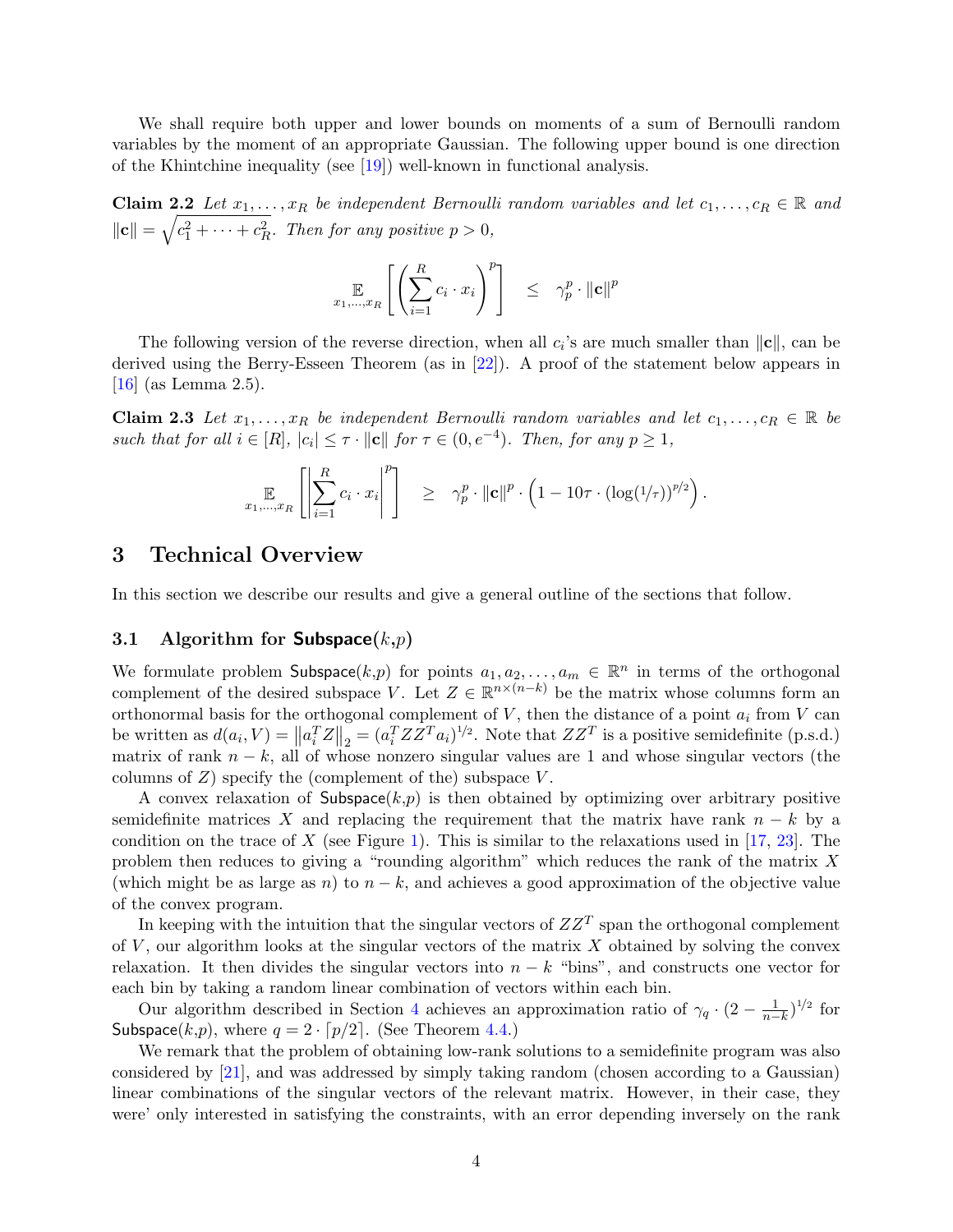<span id="page-5-0"></span>parameter. In our case, we require a rank  $n-k$  positive semidefinite matrix, all of whose eigenvalues are exactly 1. Since the only constraint enforcing this is a constraint on the trace of the matrix, even a small multiplicative error in satisfying the constraint can make some singular values quite small. To resolve this, we proceed by dividing the singular vectors in various bins and take Bernoulli linear combinations, do directly generate the orthogonal singular vectors.

#### 3.2 A gap instance

In Section [5,](#page-9-0) we show that the convex relaxation we use has an integrality gap, or more correctly "rank gap", of  $\gamma_p(1-\varepsilon)$ , for any constant  $\varepsilon > 0$ . Given any constant  $\varepsilon > 0$ , we construct points  $b_1, b_2, \ldots, b_m \in \mathbb{R}^n$  such that the optimum for Subspace $(n-1,p)$  on these points (a rank 1 p.s.d. matrix) and the optimum for its corresponding convex relaxation (a rank  $n$  p.s.d. matrix) are at least a factor of  $\gamma_p(1-\varepsilon)$  apart. We first show such a gap for the continuous analog of Subspace(n– 1,p) where the point set is the entire  $\mathbb{R}^n$  equipped with Gaussian measure (Theorem [5.1\)](#page-9-1). We then discretize this example to get our final integrality gap construction (Theorem [5.2\)](#page-10-0).

This also gives a gap of factor  $\gamma_p(1-\varepsilon)$  for Subspace(k,p) for any super-constant  $k = k(n)$ , since an instance of Subspace $(n-1,p)$  in  $\mathbb{R}^n$  can be trivially converted (by adding extra zero coordinates) to an instance of Subspace $(k, p)$  in  $\mathbb{R}^{n'}$  with  $k(n') = n - 1$ .

### 3.3 Unique-Games hardness

In Section [6,](#page-11-0) we describe a reduction from Unique Label Cover to the problem of approximating Subspace( $n-1,p$ ) within a factor better than  $\gamma_p$  (for a constant  $p \ge 1$ ). By a trivial reduction from Subspace $(n-1,p)$  to Subspace $(k,p)$  for any  $k = n^{\Omega(1)}$ , this gives the hardness of approximating Subspace( $k,p$ ) better than  $\gamma_p$ , assuming the Unique Games Conjecture.

To understand the intuition for the reduction, let us consider the simpler problem of testing whether a given function  $f: \{-1,1\}^R \to \{-1,1\}$  is a "dictator" i.e.  $f(x_1,\ldots,x_R) = x_i$  for some  $i \in [R]$ , which is a useful primitive in such reductions. The problem is to design an instance  $\mathcal I$  of Subspace( $n-1,p$ ) and interpret the description of f as a solution to I. The required property is that if f is a dictator then the corresponding subspace fits the points in  $\mathcal I$  with small error. On the other hand, if f is "far from being a dictator", the error is required to be larger by a factor of  $\gamma_p$ .

In most reductions,  $f$  is assumed to be described by its truth table. However, if we want to interpret the input simply as the coordinates of a vector  $z$ , there is no way to enforce that the coordinates be boolean. It turns out to be more convenient if we require  $f$  as a list of its Fourier coefficients which can be thought of as a vector with arbitrary real numbers coordinates and norm 1 (since  $\mathbb{E}[f^2] = 1$ ). Also, since we are only interested in dictator functions, it is sufficient to ask for the "level 1" Fourier coefficients  $\hat{f}(\{1\}), \ldots, \hat{f}(\{R\}).$ 

In particular, consider the input being described by R real numbers  $b_1, \ldots, b_R$  such that  $\sum_i b_i^2 =$ 1 and we think of it as describing the function  $f_b(x_1, \ldots, x_R) = b_1 \cdot x_1 + \cdots + b_R \cdot x_R$ . We also think of  $b_1, \ldots, b_R$  as the normal to some  $R-1$  dimensional subspace of  $\mathbb{R}^R$ . Let the points be given by  $(1/2^{R/p}) \cdot x$  for each vector  $x \in \{-1,1\}^R$ , so that the objective of the subspace approximation problem is exactly  $||f_b||_p$ . If f is a dictator, i.e., one of the  $b_i$ 's is 1 and others 0, then  $||f_b||_p = 1$ . Also, if it is far from a dictator in the sense that  $\max_i b_i \leq \tau$  for a small constant  $\tau$ , then  $||f_b||_p \approx \gamma_p$ by Claim [2.3.](#page-4-0)

Translating this intuition to a reduction from Unique Label Cover turns out to be slightly technical due to the fact that we need to consider one function for each vertex of Unique Label Cover and all bounds on norms do not hold for individual functions but only on average. Similar technicalities arise when working with the  $\ell_p$  norm in [\[16\]](#page-18-6) (though they specify functions by their truth tables).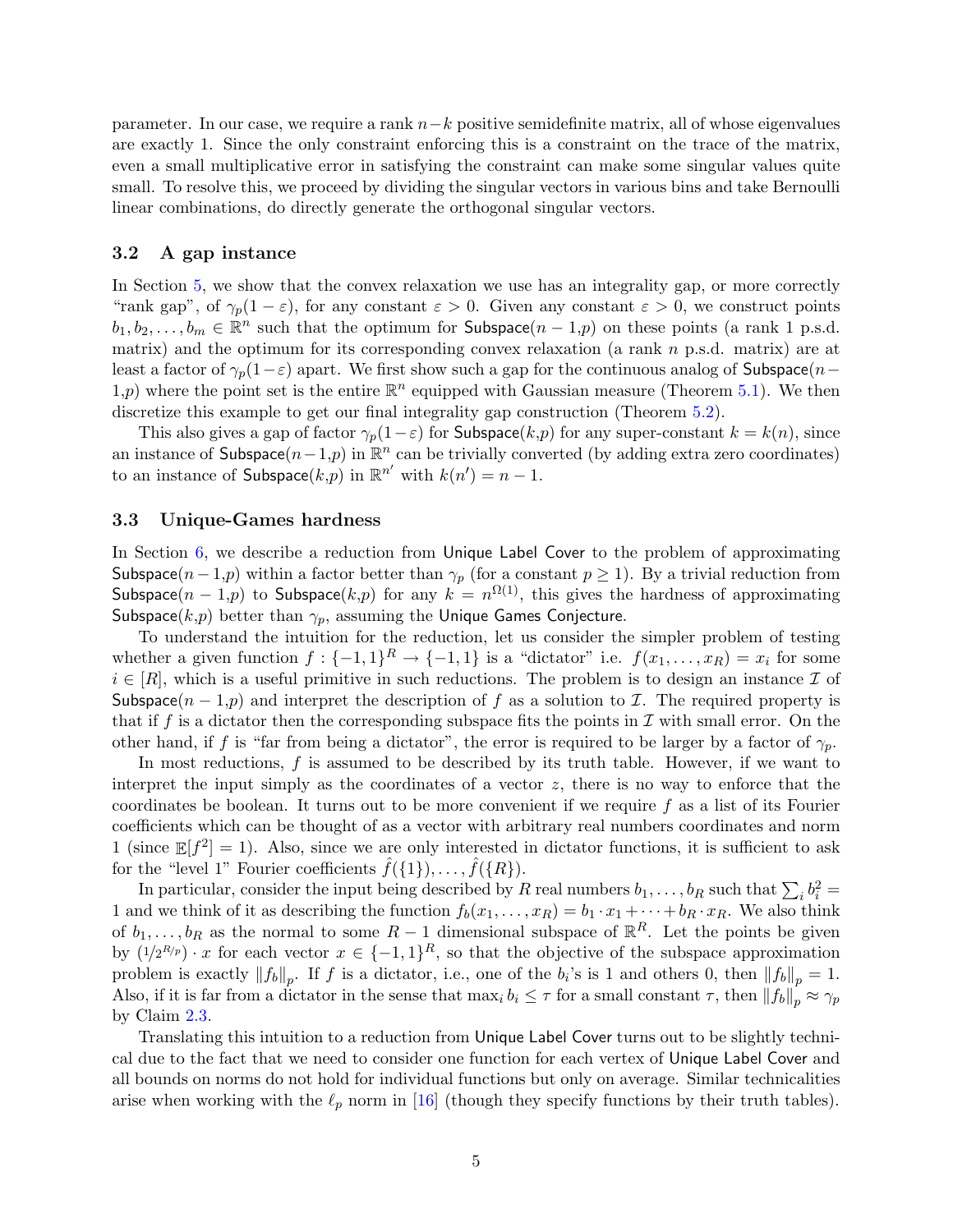## <span id="page-6-3"></span><span id="page-6-1"></span>4 Approximation Algorithm via Convex Programming

To relax the minimization problem for Subspace $(k, p)$  to a convex problem, we rewrite the distances  $||a_i^T Z||$  in the objective as  $(a_i^T Z Z^T a_i)^{1/2}$ . Noting that  $Z Z^T$  is a positive semidefinite matrix of rank  $n - k$ , we get the following natural relaxation similar to the one used in [\[17,](#page-18-3) [23\]](#page-18-0).

| <b>Minimization Problem</b>                                                           | Convex Relaxation                                              |
|---------------------------------------------------------------------------------------|----------------------------------------------------------------|
| minimize $\left(\sum_{i=1}^m \left  a_i^T Z Z^T a_i \right ^{p/2} \right)^{\gamma_P}$ | minimize $\left(\sum_{i=1}^m  a_i^T X a_i ^{p/2}\right)^{1/p}$ |
| $  Z^{(j)}   \ge 1 \,\forall j \in \{1, , n-k\}$                                      | $Tr(X) \geq n - k$                                             |
| subject to:                                                                           | subject to:                                                    |
| $\langle Z^{(j_1)}, Z^{(j_2)} \rangle = 0 \; \forall j_1 \neq j_2$                    | $I \geqslant X \geqslant 0$                                    |
| $Z \in \mathbb{R}^{n \times (n-k)}$                                                   | $X \in \mathbb{R}^{n \times n}$                                |

<span id="page-6-0"></span>Figure 1: The problem  $\mathsf{Subspace}(k, p)$  and its convex relaxation

Note that this relaxation removes the constraint on the rank and relaxes the constraint on the length of the individual vectors  $Z^{(j)}$  to the trace of entire matrix X. Also, the objective function is written as  $\left(\sum_i \left| a_i^T X a_i \right| \right)$  $\binom{p}{2}^{1/p}$  which is not convex. However, for solving the convex program, we can work with  $\sum_i |a_i^T X a_i|$  $p/2$ , which is convex for  $p \geq 2$ .

In Figure [2,](#page-6-2) we give a "rounding algorithm" for the relaxation. Note that the problem here is not really to round the solution to an integer solution as with most convex relaxations, but instead to reduce the rank of the solution to the program, while obtaining a good approximation of the objective.

Input: A matrix  $X \in \mathbb{R}^{n \times n}$  satisfying  $I \succeq X \succeq 0$  and  $Tr(X) \geq n - k$ .

- 1. Express X in terms of its singular vectors as  $X = \sum_{t=1}^{r} \lambda_t x_t x_t^T$  where the vectors  $x_1, \ldots, x_r$  form an orthonormal set and  $\lambda_1 \geq \lambda_2 \geq \cdots \geq \lambda_r \geq 0$ .
- 2. Partition  $[r]$  into  $n k$  subsets  $S_1, \ldots, S_{n-k}$ . Start with  $S_1 = \cdots = S_{n-k} = \emptyset$ . Then for  $t$  from 1 to  $r$  do:
	- (a) Find the set  $S_j$  for which  $\sum_{t' \in S_j} \lambda_{t'}$  is minimum.
	- (b) Set  $S_i := S_i \cup \{t\}.$
- 3. Pick r independent Bernoulli variables  $b_1, \ldots, b_r \in_R \{-1, 1\}$ . For each  $j \in [n-k]$ , let  $y_j \stackrel{\text{def}}{=} \sum_{t \in S_j} b_t$ . √  $\overline{\lambda_t} \cdot x_t.$

4. Output the matrix  $Z \in \mathbb{R}^{n \times (n-k)}$  with  $Z^{(j)} \stackrel{\text{def}}{=} \frac{y_j}{y_j}$  $\frac{y_j}{\|y_j\|}$ .

<span id="page-6-2"></span>Figure 2: The rank reduction algorithm

We shall show the algorithm outputs a matrix  $Z$  of rank  $n-k$  which achieves an approximation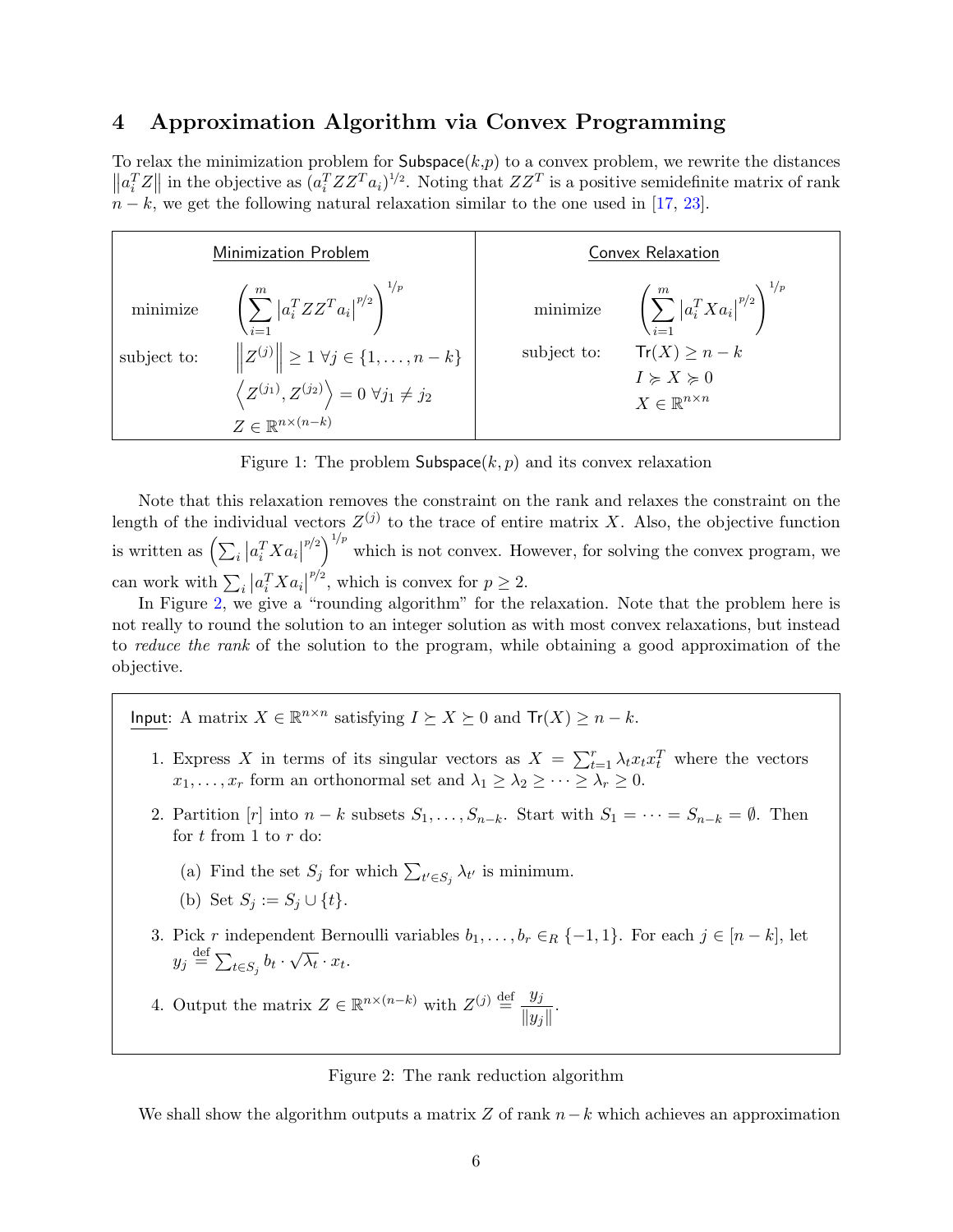ratio of  $\gamma_p \cdot \sqrt{2 - 1/n - k}$  in expectation, for even integers  $p \geq 2$ . An approximation guarantee for other values of p can be obtained via Jensen's inequality. We state the dependence on  $n-k$  precisely as we shall be interested in the case  $n - k = 1$ . For notational convenience, we shall use  $\alpha_{n,k}$  to denote the quantity  $\sqrt{2 - 1/n-k}$  in the rest of this section.

It is clear that the columns of the matrix Z given by the algorithm form an orthonormal set since they are all in the span of distinct eigenvectors of  $X$ , and are normalized to have length 1. However, this assumes that the lengths of the vectors  $y_j$  are nonzero. Since a vector  $y_j$  is a weighted sum of orthogonal vectors,  $||y_j||^2 = \sum_{t \in S_j} \lambda_t$ . The following claim gives a lower bound on this quantity which is also useful in bounding the approximation ratio.

<span id="page-7-0"></span>**Claim 4.1** Let  $S_1, \ldots, S_{n-k}$  be the partition constructed by the algorithm in step 2. Then

$$
\forall j \in [n-k], \quad \sum_{t \in S_j} \lambda_t \geq \frac{1}{\alpha_{n,k}^2}.
$$

**Proof:** Let  $j_0 \stackrel{\text{def}}{=} \operatorname{argmin}_j \left\{ \sum_{t \in S_j} \lambda_t \right\}$  and let  $s^* \stackrel{\text{def}}{=} \sum_{t \in S_{j_0}} \lambda_t$ . Let  $Q \stackrel{\text{def}}{=} \{ j_0 \} \cup \{ j | |S_j| > 1 \}$ . Note that the algorithm ensures that  $|\mathcal{S}_j| > 0$  for all j but in T we discard the singleton sets. We will show that  $s^* \geq 1/(2 - 1/|Q|)$ , which will prove the claim since  $|Q| \leq n - k$ .

We argue that for each  $j \in Q$ ,  $j \neq j_0$ ,  $\sum_{t \in S_j} \lambda_t \leq 2s^*$ . To see this, let  $t_j$  be the maximal index in  $S_j$ . At step  $t = t_j$ ,  $t_j$  was added to set  $S_j$  and not to the set  $S_{j_0}$ . Hence,

$$
\sum_{t \in S_j, t < t_j} \lambda_t \leq \sum_{t \in S_{j_0}, t < t_j} \lambda_t \leq s^*.
$$

Also, there exists at least one  $t_0 \in S_{j_0}$  such that  $t_0 < t_j$ . This is because  $S_j$  was non-empty at step  $t_j$  (otherwise it would be a singleton). But then  $\lambda_{t_j} \leq \lambda_{t_0} \leq s^*$  and, hence,  $\sum_{t \in S_j} \lambda_t \leq 2s^*$ .

Finally, we note that for each  $j \notin Q$ ,  $S_j$  contains exactly one element t, the eigenvalue  $\lambda_t$ corresponding to which is at most 1. Thus,

$$
(|Q|-1) \cdot 2s^* + s^* + (n-k-|Q|) \cdot 1 \ge \sum_{t \in [r]} \lambda_t \ge n-k,
$$

which completes the proof.

The following lemma proves the required approximation guarantee for the expected  $p^{th}$  moment of the distance a single point  $a_i$  from the orthogonal complement of the column span of Z.

<span id="page-7-1"></span>**Lemma 4.2** Let X be the solution of the convex relaxation and let Z be the matrix returned by the algorithm. Also, let p be even. Then, for each  $i \in [m]$ 

$$
\mathbb{E}_{Z}\left[\left\|a_i^T Z\right\|_2^p\right] \leq \gamma_p^p \cdot \alpha_{n,k}^p \cdot \left(a_i^T X a_i\right)^{p/2}.
$$

**Proof:** We can expand  $||a_i^T Z||$ , using  $W_j$  to denote  $\langle a_i, Z^{(j)} \rangle$ , as

$$
\mathbb{E}\left[\left\|a_i^T Z\right\|_2^p\right] = \mathbb{E}\left[\left(\sum_{j=1}^{n-k} \left\langle a_i, Z^{(j)} \right\rangle^2\right)^{p/2}\right] = \mathbb{E}\left[\left(\sum_{j=1}^{n-k} W_j^2\right)^{p/2}\right]
$$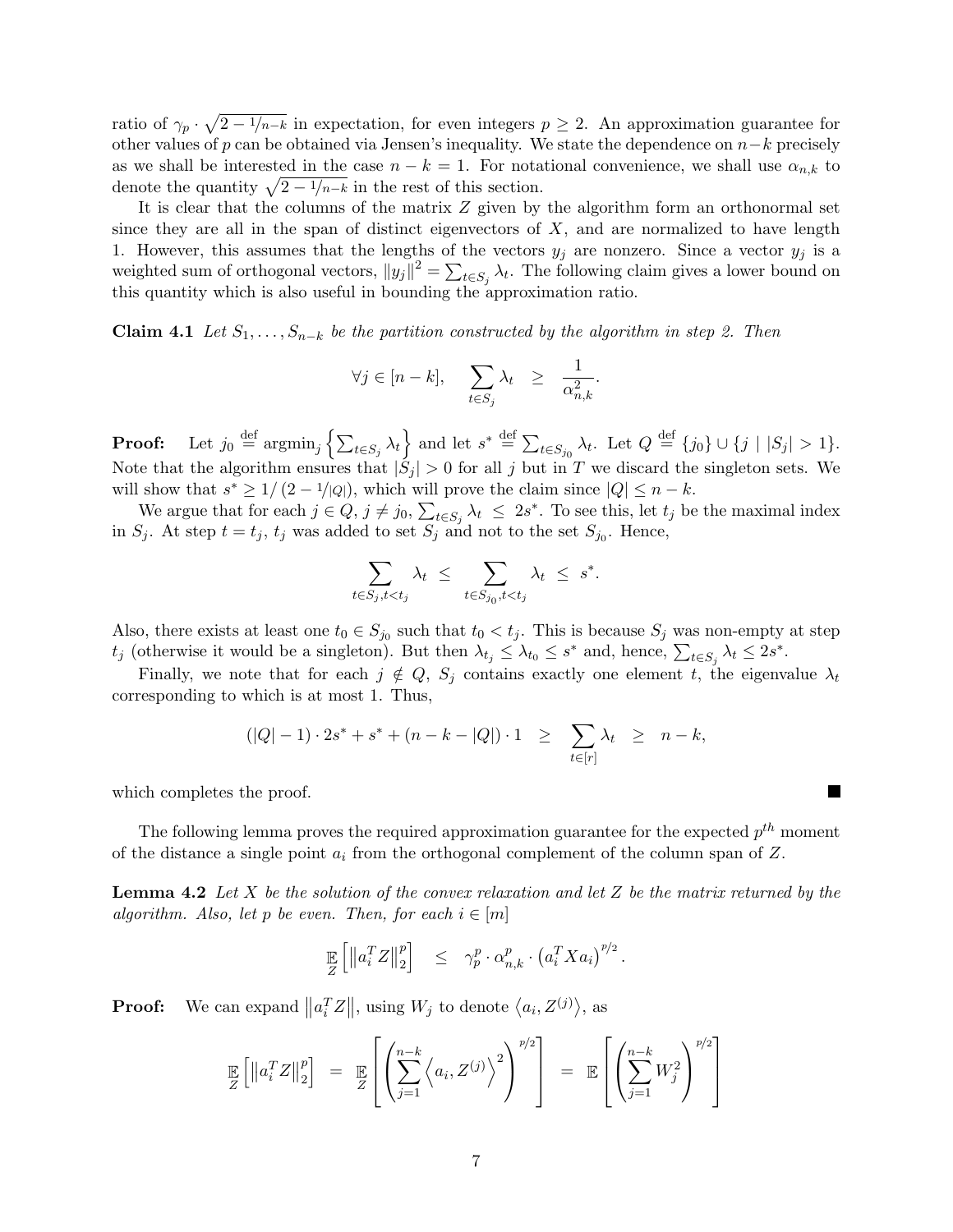Note that the  $W_j$ -s are independent random variables since each  $W_j$  only depends on  $b_t$  such that  $t \in S_j$ , and the sets are disjoint. Using the multinomial expansion and the fact that p is even, the above can be written as

$$
\mathbb{E}\left[\left(\sum_{j=1}^{n-k}W_j^2\right)^{p/2}\right] = \sum_{p_1,\dots,p_{n-k}} \binom{p/2}{p_1,\dots,p_{n-k}} \mathbb{E}\left[\prod_j W_j^{2p_j}\right]
$$
  

$$
= \sum_{p_1,\dots,p_{n-k}} \binom{p/2}{p_1,\dots,p_{n-k}} \left(\prod_j \mathbb{E}[W_j^{2p_j}]\right).
$$

The following claim then finishes the proof.

$$
\textbf{Claim 4.3 } \mathbb{E}\left[W_j^{2p_j}\right] \leq \gamma_p^{2p_j} \cdot \left(\frac{\sum_{t \in S_j} \lambda_t \langle a_i, x_t \rangle^2}{\sum_{t \in S_j} \lambda_t}\right)^{p_j}.
$$

**Proof:** The proof follows an application of upper bound on a sum Bernoulli variables derived in Claim [2.2.](#page-4-1) We expand  $\mathbb{E}[W_i^{2p_j}]$  $\binom{2p_j}{j}$  as

$$
\mathbb{E}\left[W_j^{2p_j}\right] = \mathbb{E}\left[\left(\frac{\left\langle a_i, \sum_{t \in S_j} b_t \cdot \sqrt{\lambda_t} \cdot x_t \right\rangle}{\left\|\sum_{t \in S_j} b_t \cdot \sqrt{\lambda_t} \cdot x_t\right\|}\right)^{2p_j}\right] = \frac{\mathbb{E}\left[\left(\sum_{t \in S_j} b_t \cdot \sqrt{\lambda_t} \cdot \langle a_i, x_t \rangle\right)^{2p_j}\right]}{\left(\sum_{t \in S_j} \lambda_t\right)^{p_j}}.
$$

Claim [2.2](#page-4-1) gives that  $\mathbb{E}\left[\left(\sum_{t\in S_j} b_t\right)\right]$ √  $\overline{\lambda_t} \cdot \langle a_i, x_t \rangle \Big)^{2p_j} \Bigg] \quad \leq \quad \gamma_{2p_j}^{2p_j}$  $\frac{2p_j}{2p_j} \cdot \left( \sum_{t \in S_j} \lambda_t \langle a_i, x_t \rangle^2 \right)^{p_j}$  and noting that  $\gamma_{2p_j} \leq \gamma_p$  (since  $2p_j \leq p$ ) proves the claim.

For each j, let  $D_j$  denote  $\sum_{t \in S_j} \lambda_t \langle a_i, x_t \rangle^2$  and let  $\Lambda_j$  denote  $\sum_{t \in S_j} \lambda_t$ . Using the above claim we get that

 $h^2$ 

$$
\mathop{\mathbb{E}}_{Z}\left[\left\|a_i^T Z\right\|_2^p\right] \leq \sum_{p_1,\ldots,p_{n-k}} \binom{p/2}{p_1,\ldots,p_{n-k}} \cdot \prod_j \left(\frac{D_j}{\Lambda_j}\right)^{p_j} \cdot \gamma_p^p = \left(\sum_j \frac{D_j}{\Lambda_j}\right)^{p/2} \cdot \gamma_p^p.
$$

Claim [4.1](#page-7-0) gives that  $1/\Lambda_j \leq \alpha_{n,k}^2$ . Also, we have that  $\sum_j D_j = \sum_t \lambda_t \langle a_i, x_t \rangle^2 = a_i^T X a_i$ . Combining these gives  $\mathbb{E}_Z\left[\left\|a_i^TZ\right\| \right]$ p  $\left[ \begin{array}{c} p \\ 2 \end{array} \right] \leq \gamma_p^p \cdot \alpha_{n,k}^p \cdot \left( a_i^T X a_i \right)^{p/2}$  which proves the lemma.

An approximation guarantee for other values of  $p$  can be obtained via a standard application of Jensen's Inequality. We state the dependence on  $n - k$  precisely as we shall be interested in the case  $n-k=1$  in the later sections. Notice that the approximation factor is  $\gamma_q$ , where  $q=2\cdot\lceil p/2 \rceil$ , in the case  $n-k=1$ , and thus matches the integrality gap and unique-games hardness that appear in the later sections.

**Theorem 4.4** Let X be the solution of the convex relaxation and let Z be the matrix returned by the algorithm. Let  $p \ge 1$  and let  $q = 2 \cdot [p/2]$  be the smallest even integer such that  $q \ge p$ . Then,

<span id="page-8-0"></span>
$$
\mathbb{E}\left[\left(\sum_{i=1}^m \|a_i^T Z\|_2^p\right)^{1/p}\right] \leq \gamma_q \cdot \sqrt{2-(1/n-k)} \cdot \left(\sum_{i=1}^m \left(a_i^T X a_i\right)^{p/2}\right)^{1/p}.
$$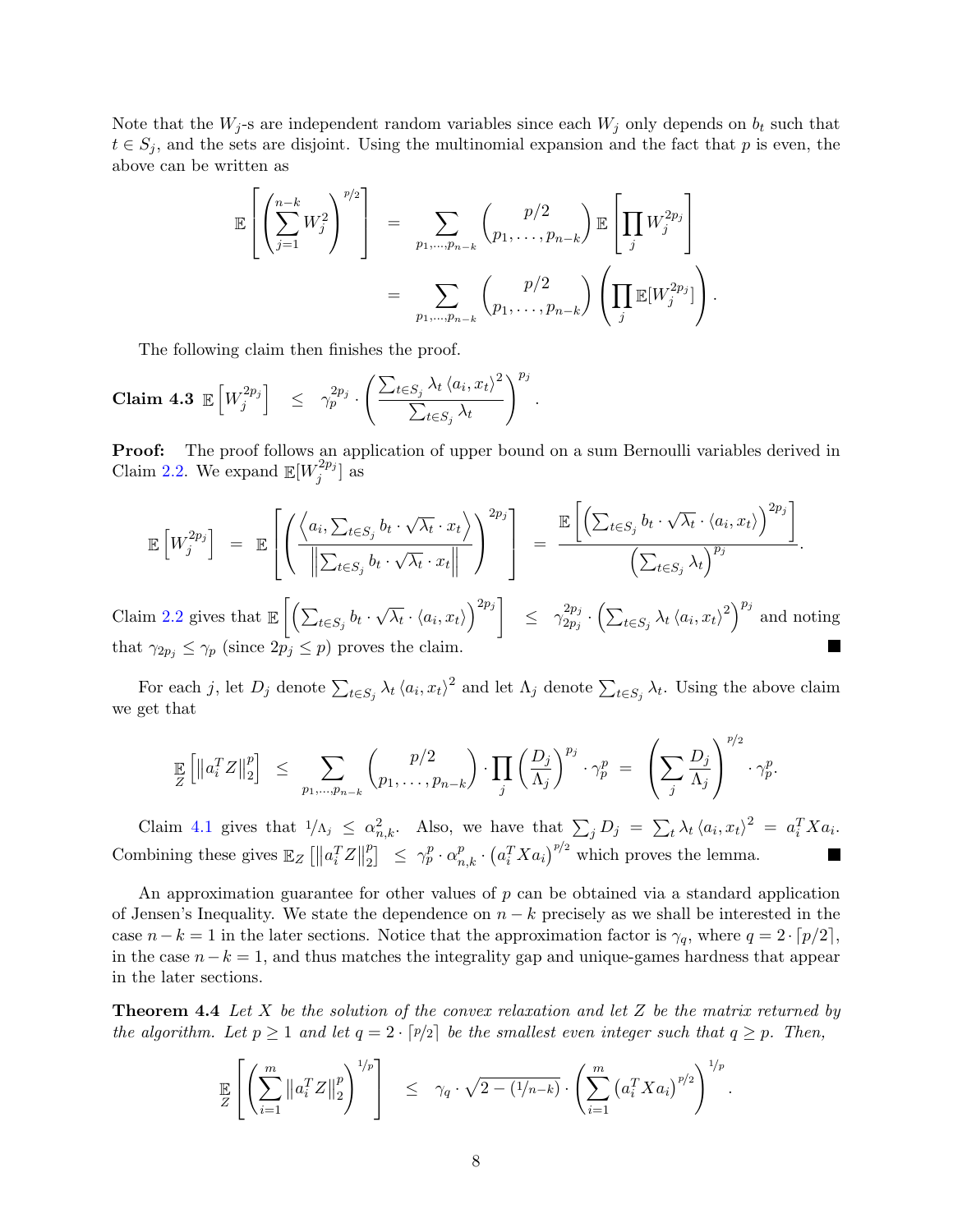**Proof:** (Proof of Theorem [4.4\)](#page-8-0) By the concavity of the function  $f(u) = u^{1/p}$  and Jensen's Inequality we have that

$$
\mathop{\mathbb{E}}_{Z}\left[\left(\sum_{i=1}^{m}\left\|a_{i}^{T}Z\right\|_{2}^{p}\right)^{1/p}\right] \leq \left(\mathop{\mathbb{E}}_{Z}\left[\sum_{i=1}^{m}\left\|a_{i}^{T}Z\right\|_{2}^{p}\right]\right)^{1/p},
$$

and by linearity it suffices to consider a single term of the summation. Another application of Jensen's (using  $p \leq q$ ) and Lemma [4.2](#page-7-1) give that

$$
\mathop{\mathbb{E}}_{Z}\left[\left\|a_i^T Z\right\|_2^p\right] = \mathop{\mathbb{E}}_{Z}\left[\left(\left\|a_i^T Z\right\|_2^q\right)^{p/q}\right] \leq \left(\mathop{\mathbb{E}}_{Z}\left[\left\|a_i^T Z\right\|_2^q\right]\right)^{p/q} \leq \gamma_q^p \cdot \alpha_{n,k}^p \cdot \left(a_i^T X a_i\right)^{p/2}
$$

which completes the proof of the theorem.

Remark 4.5 Our results are stated in terms of the expected approximation ratio achieved by the algorithm. However, one can get arbitrarily close to this ratio with high probability, simply by considering few independent runs of the algorithm and picking the best solution. In particular, one can achieve an approximation guarantee  $(1+\varepsilon)\cdot\gamma_q\cdot\sqrt{2-(1/n-k)}$  with probability  $1-p_e$ , by using  $O(1/\varepsilon \cdot \log(1/p_e))$  runs.

### <span id="page-9-0"></span>5 A Gap Instance for the Convex Relaxation

Here we describe an instance of Subspace $(n-1,p)$  such that the value of any valid solution (which is of rank 1) is at least  $\gamma_p$  times the value of the convex relaxation. Note that approximation ratio of the algorithm for the case  $n - k = 1$  (and even p) is exactly  $\gamma_p$  and hence this shows that our analysis is optimal for this case.

This also gives a gap of factor  $\gamma_p$  for Subspace(k,p) for any super-constant  $k = k(n)$ , since an instance of Subspace $(n-1,p)$  in  $\mathbb{R}^n$  can be trivially converted (by adding extra zero coordinates) to an instance of  $\textsf{Subspace}(k,p)$  in  $\mathbb{R}^{n'}$  with  $k(n') = n - 1$ .

### 5.1 A continuous gap instance

Recall that an instance of  $\textsf{Subspace}(n-1,p)$  can be expressed as  $\min_{\|z\|_2=1} \|Az\|_p$  for  $A \in \mathbb{R}^{n \times m}$ , where  $a_1, a_2, \ldots, a_m$  form the rows of A. We consider a continuous generalization of this, where instead of points, we are given a probability distribution on  $\mathbb{R}^n$  with density function  $\mu(\cdot)$ , and objective is:

$$
\min_{\|z\|_2=1} \left( \int_{a\in\mathbb{R}^n} |\langle a,z\rangle|^p \,\mu(a)da \right)^{1/p}.
$$

The corresponding convex relaxation is

<span id="page-9-1"></span>
$$
\min_{\substack{I \succcurlyeq X \succcurlyeq 0 \\ \mathsf{Tr}(X)=1}} \left( \int_{a \in \mathbb{R}^n} \left( a^T X a \right)^{p/2} \mu(a) da \right)^{1/p}.
$$

We first show that Gaussian measure on  $\mathbb{R}^n$ , i.e., i.i.d. coordinates from  $N(0, 1)$ , gives a gap instance for the above problem.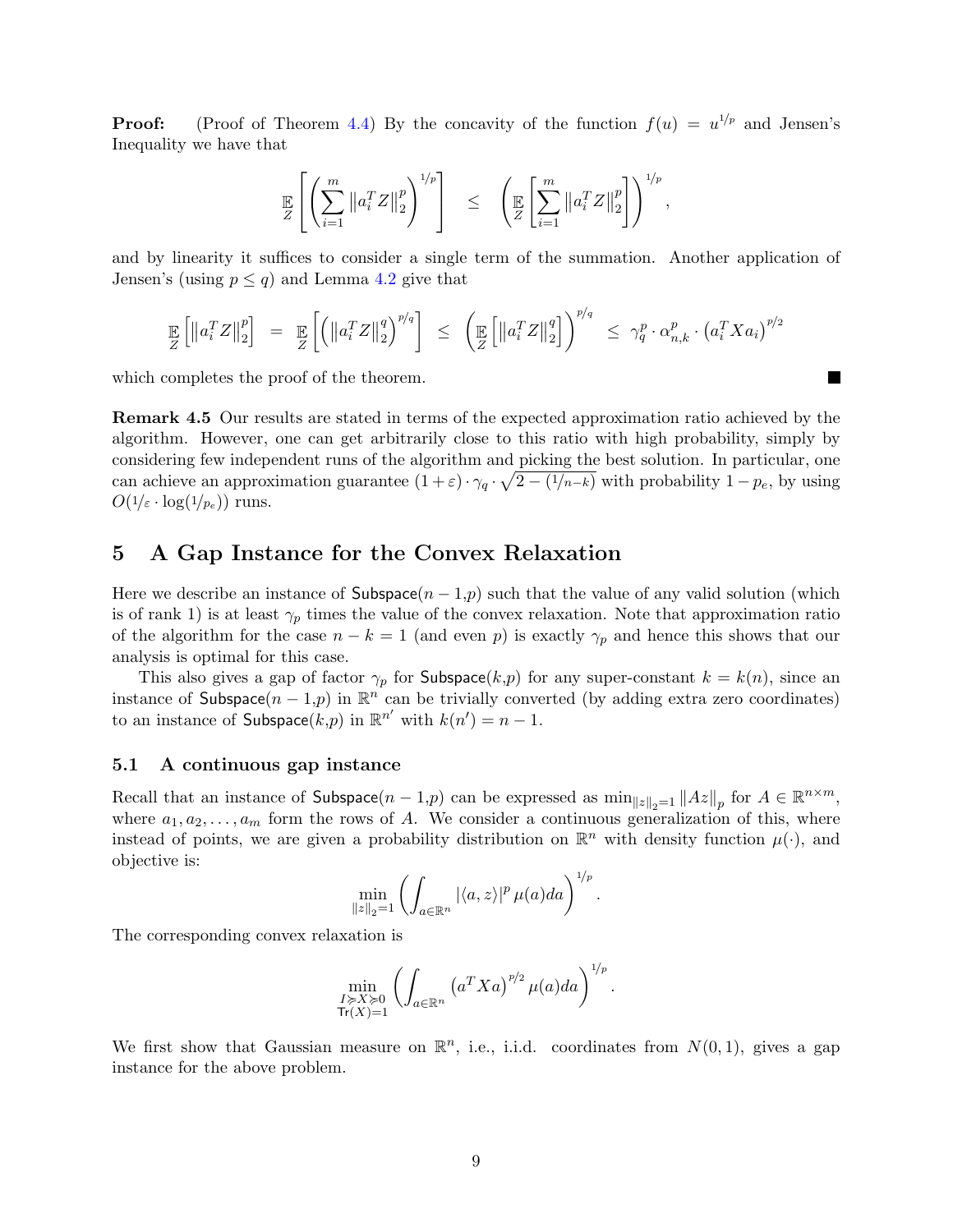**Theorem 5.1** Given  $\eta > 0$ , there exists  $n_0 \in \mathbb{Z}$  such that for all  $n \geq n_0$  if  $\mu$  is the Gaussian density function on  $\mathbb{R}^n$  with each coordinate having mean 0 and variance 1, then

$$
\min_{\|z\|_2=1} \left( \int_{a\in\mathbb{R}^n} |\langle a,z\rangle|^p \, \mu(a) da \right)^{1/p} \ \geq \ \gamma_p(1-\eta) \cdot \min_{\substack{I\succcurlyeq X\succcurlyeq 0 \\ \mathsf{Tr}(X)=1}} \left( \int_{a\in\mathbb{R}^n} \left( a^T X a \right)^{p/2} \mu(a) da \right)^{1/p}.
$$

**Proof:** We first consider the value of the LHS. By the rotational invariance of the Gaussian measure, the value is equal for all z and we can restrict ourselves to  $z = e_1$ .

$$
\min_{\|z\|_2=1} \left( \int_{a \in \mathbb{R}^n} |\langle a, z \rangle|^p \mu(a) da \right)^{1/p} = \left( \int_{\mathbb{R}^n} |\langle a, e_1 \rangle|^p \mu(a) da \right)^{1/p} \n= \left( \int_{\mathbb{R}^n} |a_1|^p \frac{e^{-\|a\|^2/2}}{(2\pi)^{d/2}} da_1 \cdot da_2 \cdot \cdots da_n \right)^{1/p} \n= \left( \int_{-\infty}^{\infty} |a_1|^p \frac{e^{-a_1^2/2}}{\sqrt{2\pi}} da_1 \cdot \prod_{j=2}^n \left( \frac{1}{\sqrt{2\pi}} \int_{-\infty}^{\infty} e^{-a_j^2/2} da_j \right) \right)^{1/p} \n= \gamma_p.
$$

In comparison, the optimum of the convex relaxation can be upper bounded by using the matrix  $X = \frac{1}{n} \cdot I$ .

$$
\min_{I \ge X \ge 0} \left( \int_{a \in \mathbb{R}^n} \left( a^T X a \right)^{p/2} \mu(a) da \right)^{1/p} \le \frac{1}{\sqrt{n}} \left( \int_{\mathbb{R}^n} \|a\|^p \frac{e^{-\|a\|^2/2}}{(2\pi)^{n/2}} da_1 \cdot da_2 \cdot \cdots \cdot da_n \right)^{1/p}
$$
\n
$$
= \frac{1}{\sqrt{n}} \left( \int_{\omega \in \mathbb{S}^{n-1}} \int_{r=0}^{\infty} r^p \frac{e^{-r^2/2}}{(2\pi)^{n/2}} r^{n-1} dr \cdot d\omega \right)^{1/p}
$$
\n
$$
= \frac{1}{\sqrt{n}} \left( \frac{1}{(2\pi)^{(n-1)/2}} \int_0^{\infty} r^{n+p-1} \frac{e^{-r^2/2}}{\sqrt{2\pi}} dr \cdot \int_{\omega \in \mathbb{S}^{n-1}} d\omega \right)^{1/p}
$$
\n
$$
= \frac{1}{\sqrt{n}} \left( \frac{1}{(2\pi)^{(n-1)/2}} \cdot \frac{2^{(n+p-1)/2} \Gamma(\frac{n+p}{2})}{2\sqrt{\pi}} \cdot \frac{2\pi^{n/2}}{\Gamma(n/2)} \right)^{1/p}
$$
\n
$$
= \left( \left( \frac{2}{n} \right)^{p/2} \cdot \frac{\Gamma(\frac{n+p}{2})}{\Gamma(n/2)} \right)^{1/p} \le \left( 1 + \frac{O(p)}{n} \right)^{1/2}
$$

where the third equality used that  $\int_{\omega \in \mathbb{S}^{n-1}} d\omega = \text{area}(\mathbb{S}^{n-1}) = \frac{2\pi^{n/2}}{\Gamma(n/2)}$  $\frac{2\pi^{n/2}}{\Gamma(n/2)}$ , and  $\int_0^\infty r^{n+p-1} \frac{e^{-r^2/2}}{\sqrt{2\pi}} dr =$  $\gamma_{n+n-1}^{n+p-1}$  $n+p-1/2$ . Choosing  $n \gg p/\eta$  then proves the claim.

#### 5.2 Discretizing the gap example

<span id="page-10-0"></span>A discrete analog of the above, i.e., picking sufficiently many samples from the same distribution, gives us our final integrality gap (or "rank gap") example.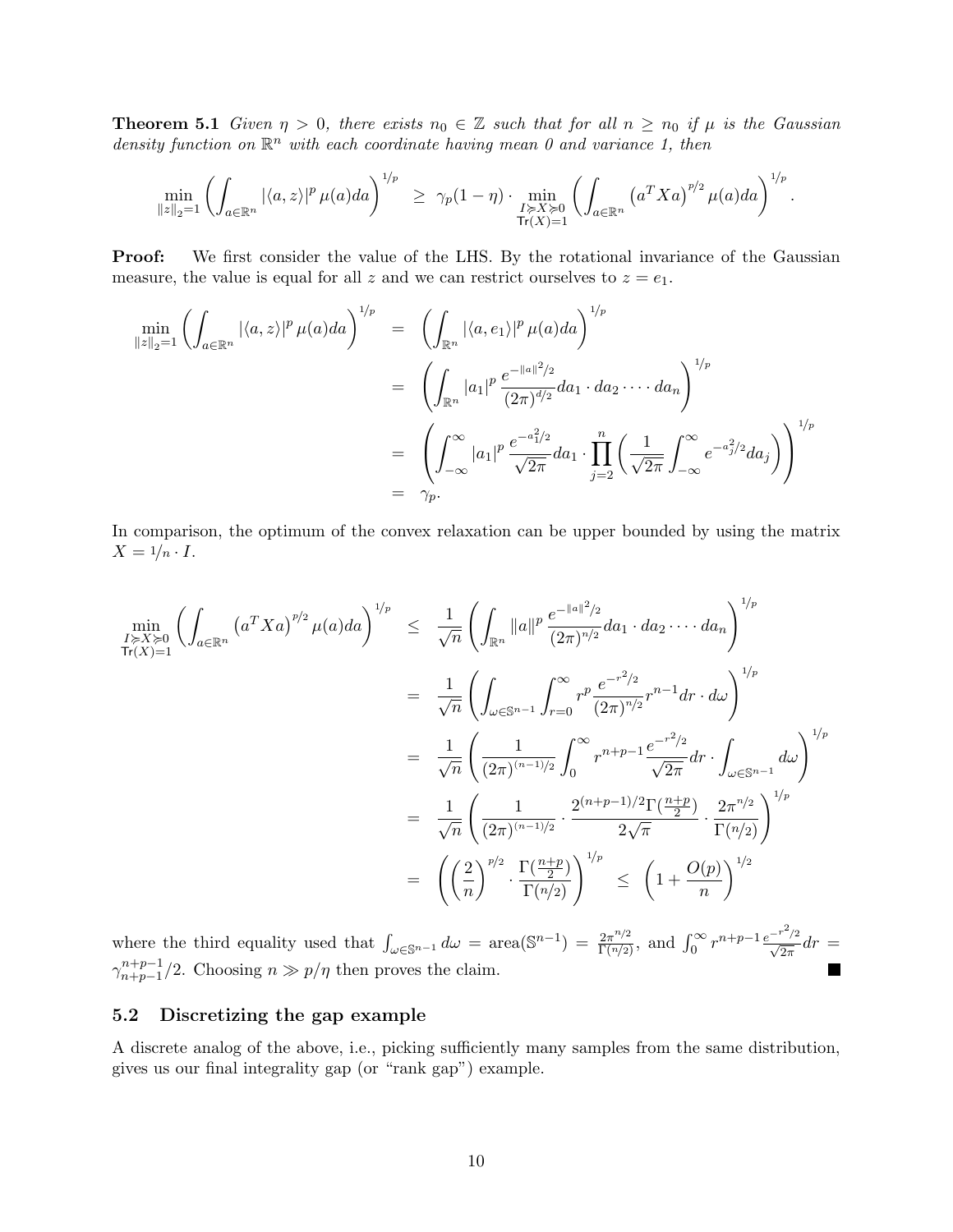<span id="page-11-1"></span>**Theorem 5.2** Given any  $\eta > 0$ , there exist  $m_0, n_0 \in \mathbb{Z}$  such that for all  $m \geq m_0$  and  $n \geq n_0$ , if we pick i.i.d. random points  $a_1, a_2, \ldots, a_m \in \mathbb{R}^n$  with each point having i.i.d.  $N(0, 1)$  coordinates, then with some non-zero probability,

$$
\min_{\|z\|_2=1} \left(\frac{1}{m}\sum_{i=1}^m |\langle a_i, z\rangle|^p\right)^{1/p} \ge (1-\eta) \cdot \gamma_p \cdot \min_{\substack{I \succcurlyeq X \succcurlyeq 0 \\ \text{Tr}(X)=1}} \left(\int_{a \in \mathbb{R}^n} \left|a_i^T X a_i\right|^{p/2}\right)^{1/p}.
$$

In other words, there exist points  $b_1, b_2, \ldots, b_m \in \mathbb{R}^n$ , where  $b_i \stackrel{\text{def}}{=} m^{-1/p} \cdot a_i$ , giving the desired integrality gap example.

The theorem can be proved by using the continuous gap instance, and concentration bounds for the samples  $a_1, \ldots, a_m$ . We defer a full proof to the appendix.

## <span id="page-11-0"></span>6 Unique-Games Hardness

### 6.1 Khot's Unique Games Conjecture

We shall show a reduction to subspace approximation problem from the Unique Label Cover problem defined below.

**Definition 6.1** An instance of Unique Label Cover with alphabet size  $R$  is specified as a bipartite graph  $\mathcal{U} = (V, W, E)$  with a set of permutations  $\{\pi_{vw} : [R] \to [R]\}_{(v,w) \in E}$ . A labeling  $\mathcal{L} : V \cup W \to$ [R] is said to satisfy an edge  $(v, w)$  if  $\mathcal{L}(w) = \pi_{vw}(\mathcal{L}(v))$ . We denote by val(U) the maximum fraction of edges satisfied by any labeling  $\mathcal{L}$ .

The Unique Games Conjecture proposed by Khot in [\[14\]](#page-18-5) conjectures the hardness of distinguishing between the cases when the optimum to the above problem is very close to 1 and when it is very close to 0. This conjecture is an important complexity assumption as several approximation problems have been shown to be at least as hard as deciding if a given instance  $U$  of Unique Label Cover problem has  $val(\mathcal{U}) > 1 - \varepsilon$  or  $val(\mathcal{U}) < \delta$  for appropriate positive constants  $\varepsilon$  and  $\delta$ .

**Conjecture 6.2 (Khot [\[14\]](#page-18-5))** Given any constants  $\varepsilon, \delta > 0$ , there is an integer R such that it is NP-hard to decide if for given an instance  $\mathcal{U} = (V, W, E)$  of Unique Label Cover with alphabet size R, val $(\mathcal{U}) \geq 1 - \varepsilon$  or val $(\mathcal{U}) \leq \delta$ .

### 6.2 Reduction from Unique Label Cover

We will now prove Unique-Games hardness of approximating Subspace $(n-1,p)$  within a factor better than  $\gamma_p$ . As in Section [5,](#page-9-0) this also gives a hardness approximating Subspace(k,p) for k which is a sufficiently large function of k, by a trivial embedding of the given instance  $\mathbb{R}^n$  into  $\mathbb{R}^{n'}$  such  $k(n') = n - 1$ . If we want n' to be a polynomial in n, this will give a hardness for all  $k = n^{\Omega(1)}$ .

We describe below the reduction from an instance  $\mathcal{U} = (V, W, E)$  of Unique Label Cover with alphabet size R to Subspace $(n-1,p)$ . The variables in our reduction will be of the form  $b_{w,i}$  for each  $w \in W$  and  $i \in [R]$ . We denote the vector  $(b_{w,1}, \ldots, b_{w,R})$  by  $\mathbf{b}_w$  and for each  $v \in V$ , define  $\mathbf{b}_v \stackrel{\text{def}}{=} \mathbb{E}_{w \in N(v)}[\pi_{wv}(\mathbf{b}_w)]$ . For any  $\mathbf{b} \in \mathbb{R}^R$ , we define the function  $f_b: \{-1,1\}^R \to \mathbb{R}$  as

$$
f_b(x_1,\ldots,x_R) \stackrel{\text{def}}{=} \sum_{i=1}^R x_i \cdot b_i
$$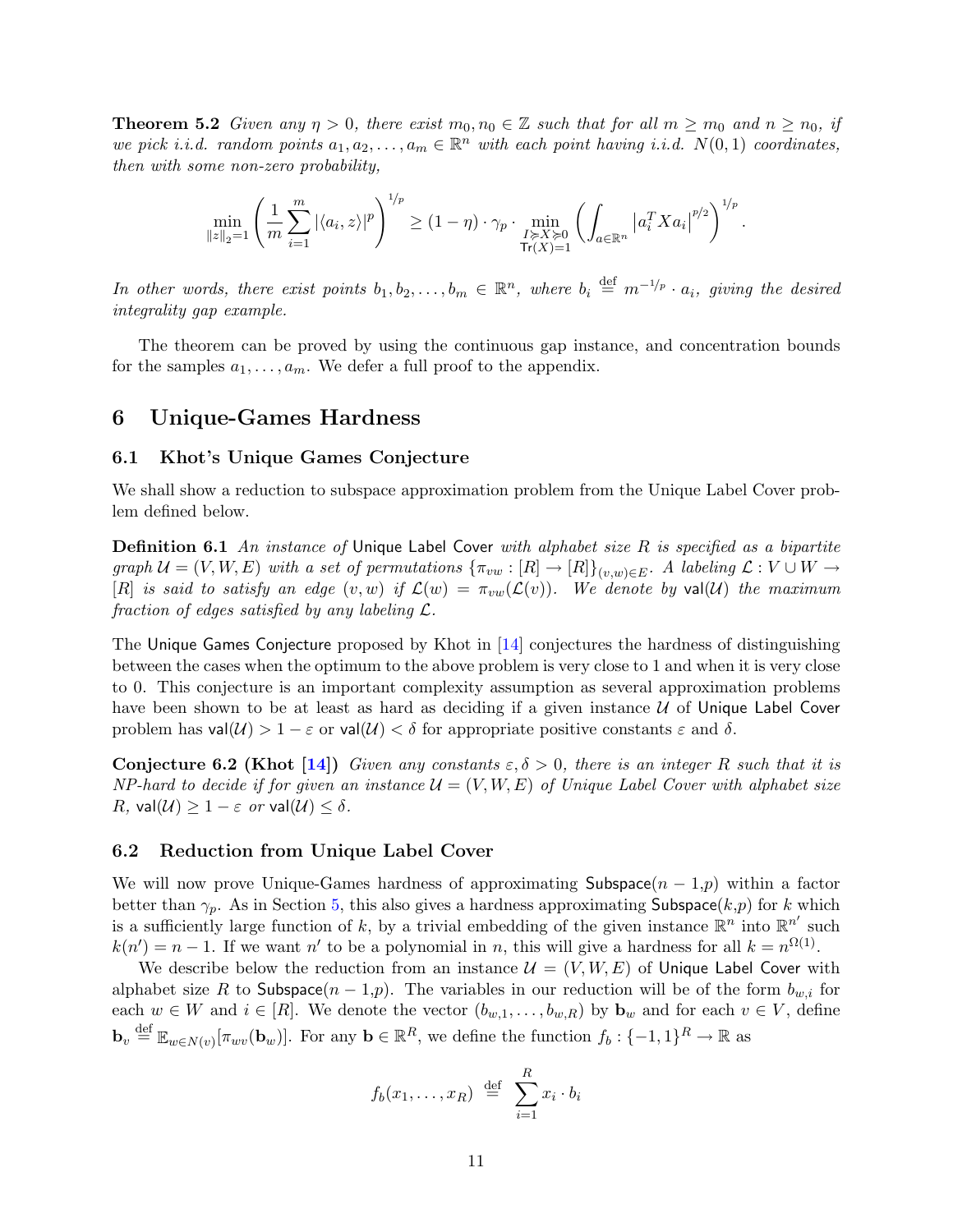Norms for functions are defined as usual (over the uniform probability measure). Note that  $||f_b||_2^2 =$  $\|{\bf b}\|_2^2$ <sup>2</sup>. When the exponent in the norm is unspecified,  $\|\cdot\|$  denotes  $\|\cdot\|_2$ .

Given an instance  $\mathcal{U} = (V, W, E)$  of Unique Label Cover we output the following instance of subspace approximation, for a suitable constant  $B$  to be determined later:

minimize 
$$
\mathop{\mathbb{E}}_{(v,w)\in E} \left[ \|f_{b_v}\|_p^p \right] + B \cdot \mathop{\mathbb{E}}_{(v,w)\in E} \left[ \left\|f_{b_v} - f_{\pi_{wv}(b_w)}\right\|_p^p \right]
$$
  
subject to: 
$$
\mathop{\mathbb{E}}_{(v,w)\in E} \left[ \|f_{b_w}\|_2^2 \right] = \mathop{\mathbb{E}}_{(v,w)\in E} \left[ \left\| \mathbf{b}_w \right\|_2^2 \right] \ge 1
$$

Note that the variables in the problem are only the vectors  $\mathbf{b}_w$  for all  $w \in W$ . It is easy to verify the functions  $f_{b_v}$  and  $f_{b_w}$  can be generated by application of an appropriate operator A. In the proof below we shall often drop the subscript on the permutations  $\pi_{wv}$  when it is clear from the context. Note that value of instance of Subspace $(n-1,p)$  is actually the  $p^{th}$  root of the above objective. Let  $(\text{opt})^p$  denote the optimal value for the above objective (so that opt is the optimal value for  $\textsf{Subspace}(n-1,p)$ ).

#### Completeness

The following claim shows that the optimum of the subspace approximation problem is low when the Unique Label Cover is instance is highly satisfiable.

Claim 6.3 If  $val(\mathcal{U}) \geq 1 - \varepsilon$ , then  $(\text{opt})^p \leq 1 + \varepsilon \cdot B \cdot 2^p$ .

**Proof:** By assumption, there exists a labeling  $\mathcal{L}: V \cup W \to [R]$  such that  $\mathbb{P}_{(v,w)\in E}[\mathcal{L}(v) \neq \emptyset]$  $\pi_{wv}(\mathcal{L}(w))] \leq \varepsilon$ . We construct a solution the above instance of the subspace approximation problem, taking  $b_{w,i} = 1$  if  $\mathcal{L}(w) = i$  and 0 otherwise. It is easy to check that  $\mathbb{E}_{(v,w)\in E} \left[||f_{b_w}||_2^2\right]$  $\binom{2}{2} = 1.$ 

We now bound the value of the objective function. First note that  $f_{b_v} = \mathbb{E}_{w \in N(v)}[f_{\pi(b_w)}]$  is bounded between -1 and 1, which implies  $\mathbb{E}_{(v,w)\in E} \left[ ||f_{b_v}||_p^p \right]$  $\begin{bmatrix} p \\ p \end{bmatrix} \leq 1$ . To bound the second term, we can use Jensen's Inequality to get

$$
\mathop{\mathbb{E}}_{(v,w)\in E} \left[ \left\| f_{b_v} - f_{\pi_{wv}(b_w)} \right\|_p^p \right] = \mathop{\mathbb{E}}_{(v,w_1)\in E} \left[ \left\| \mathop{\mathbb{E}}_{w_2 \in N(v)} \left[ f_{\pi_{w_2v}(b_{w_2})} \right] - f_{\pi_{w_1v}(b_{w_1})} \right\|_p^p \right] \n\leq \mathop{\mathbb{E}}_{v,w_1,w_2} \left[ \left\| f_{\pi_{w_2v}(b_{w_2})} - f_{\pi_{w_1v}(b_{w_1})} \right\|_p^p \right].
$$

Note that  $||f_{\pi_{w_2v}(b_{w_2})} - f_{\pi_{w_1v}(b_{w_1})}||$ p p equals  $2^{p-1}$  if  $\pi_{w_1v}(\mathcal{L}(w_1)) \neq \pi_{w_2v}(\mathcal{L}(w_2))$  and 0 otherwise. Hence,

$$
\mathbb{E}_{v,w_1,w_2} \left[ \left\| f_{\pi_{w_2v}(b_{w_2})} - f_{\pi_{w_1v}(b_{w_1})} \right\|_p^p \right] = 2^{p-1} \cdot \mathbb{E}_{v,w_1,w_2} \left[ \pi_{w_1v}(\mathcal{L}(w_1)) \neq \pi_{w_2v}(\mathcal{L}(w_2)) \right]
$$
\n
$$
\leq 2^{p-1} \left( \mathbb{E}_{v,w_1} \left[ \pi_{w_1v}(\mathcal{L}(w_1)) \neq \mathcal{L}(v) \right] + \mathbb{E}_{v,w_2} \left[ \pi_{w_2v}(\mathcal{L}(w_2)) \neq \mathcal{L}(v) \right] \right)
$$
\n
$$
\leq 2^p \cdot \varepsilon.
$$

Combining the two bounds above gives  $(\text{opt})^p \leq 1 + \varepsilon \cdot B \cdot 2^p$ .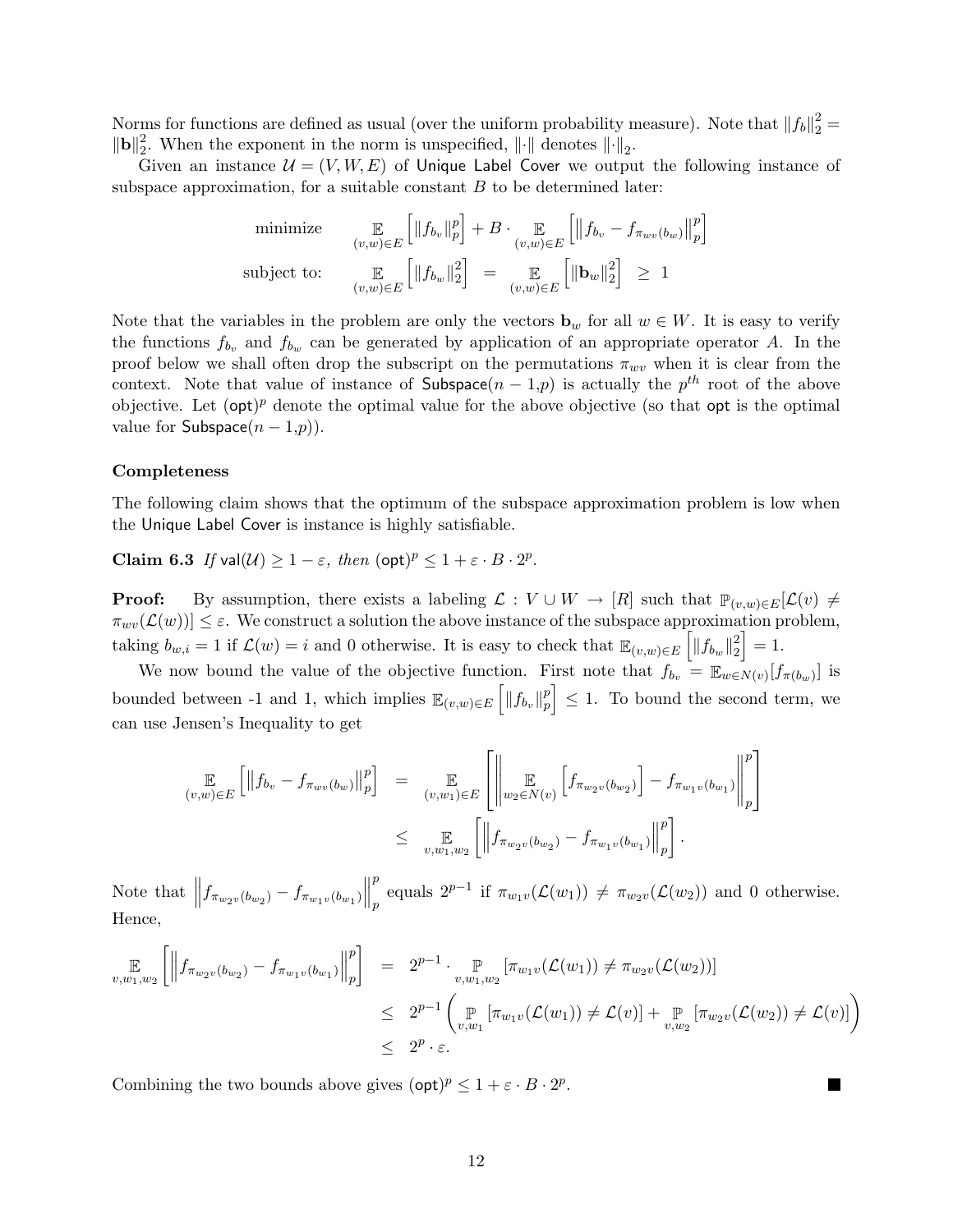#### Soundness

<span id="page-13-0"></span>For the soundness, we need to prove that if  $val(\mathcal{U}) \leq \delta$ , then  $opt \geq \gamma_p^p \cdot (1 - \nu)$  where  $\nu$  is a small constant depending on  $\varepsilon$  and  $\delta$ . We first make some simple observations about the optimal solution.

Claim 6.4 For any optimal solution  ${\bf b}_w\}_{w\in W}$  to the above instance of Subspace $(n-1,p)$ , it must be true that

 $\mathbf 1$ 

1. 
$$
\mathbb{E}_{(v,w)\in E} \left[ ||\mathbf{b}_v||^2 \right] \leq \mathbb{E}_{(v,w)\in E} \left[ ||\mathbf{b}_w||^2 \right] =
$$
  
\n2.  $\mathbb{E}_{(v,w)\in E} \left[ ||f_{b_v} - f_{\pi(b_w)}||_p^p \right] \leq \gamma_p^p/B.$ 

Proof: Since scaling all vectors by a constant less than 1 can only improve the value of the objective, we can assume that for the vectors  ${\{\mathbf{b}_w\}_{w\in W}}$  in the solution  $\mathbb{E}_{(v,w)\in E}\left[\|\mathbf{b}_w\|_2^2\right]$  $\begin{bmatrix} 2 \\ 2 \end{bmatrix} = 1$ . Then Jensen's inequality gives

$$
\mathop{\mathbb{E}}_{(v,w)\in E} \left[ \|\mathbf{b}_v\|^2 \right] = \mathop{\mathbb{E}}_{(v,w)\in E} \left[ \left\| \mathop{\mathbb{E}}_{w'\in N(v)} \left[ \pi_{w'v}(\mathbf{b}_{w'}) \right] \right\|^2 \right] \leq \mathop{\mathbb{E}}_{(v,w)\in E} \left[ \|\mathbf{b}_w\|^2 \right] = 1.
$$

To deduce the second fact, we show that there exists a feasible solution  ${\{\mathbf{b}_w\}}_{w\in W}$  such that opt  $\leq \gamma_p^p$ . For all  $w \in W$ , we take  $\mathbf{b}_w = (1/\sqrt{R}, \ldots, 1/\sqrt{R})$ . The solution is feasible since  $\|\mathbf{b}_w\| = 1$ for each  $w \in W$  and also  $\mathbb{E}_{(v,w)\in E} [||f_{b_v} - f_{\pi(b_w)}||]$ p  $\Big] = 0.$  Also, since  $f_{b_v}$  is a linear function of p Bernoulli variables and  $\|\mathbf{b}_v\| = 1$ , Claim [2.2](#page-4-1) gives that for each  $v \in V$ ,  $||f_{b_v}||_p \leq \gamma_p$ . F

We show that if  $val(\mathcal{U}) \leq \delta$ , then in fact the first term itself is approximately  $\gamma_p^p$ . As is standard in Unique Games based reductions, the proof proceeds by arguing separately about the "highinfluence" and "low-influence" cases. However, since the inputs for our problem are not in the form of a long-code but the vectors **b**, we will use  $\max_{i \in R} \{|b_i| / ||\mathbf{b}||\}$  as a substitute for influence of the  $i^{th}$  variable on the function  $f_b$ .

For the vertices  $v \in V$  where the functions  $f_{b_v}$  have no influential coordinates, the Central Limit Theorem shows that  $||f_{b_v}||_p$  is very close to  $\gamma_p$ . We then show that the contribution of the remaining vertices to the objective function is small.

Below, we define  $S_1$  to be the set of vertices corresponding to low influence functions and divide the remaining vertices into three cases which we shall analyze separately. The parameters  $\tau, \beta \in (0, 1/2)$  will be chosen later.

$$
S_1 \stackrel{\text{def}}{=} \left\{ v \in V \mid \max_{i \in [R]} \{|b_{v,i}|\} < \tau \cdot \|\mathbf{b}_v\| \right\}
$$
\n
$$
S_2 \stackrel{\text{def}}{=} \left\{ v \in V \mid \|\mathbf{b}_v\|^2 \le (1 - \beta) \cdot \mathop{\mathbb{E}}_{w \in N(v)} \left[ \|\mathbf{b}_w\|^2 \right] \right\}
$$
\n
$$
S_3 \stackrel{\text{def}}{=} \left\{ v \in V \setminus S_2 \mid \exists i \ s.t. \quad |b_{v,i}| \ge \tau \cdot \|\mathbf{b}_v\| \text{ and } \mathop{\mathbb{P}}_{w \in N(v)} \left[ |b_{w, \pi_{vw}(i)}| \ge \tau/4 \cdot \|\mathbf{b}_w\| \right] \le \frac{1}{4} \right\}
$$
\n
$$
S_4 \stackrel{\text{def}}{=} V \setminus (S_1 \cup S_2 \cup S_3).
$$

Since  $f_{b_v}(x_1,\ldots,x_R)=b_{v,1}\cdot x_1+\cdots+b_{v,R}\cdot x_R$  is a linear function of Bernoulli variables, Claim [2.3](#page-4-0) gives that

<span id="page-13-1"></span>
$$
\forall v \in S_1 \qquad \|f_{b_v}\|_p^p \geq \gamma_p^p \cdot \|b_v\|_2^p \cdot \left(1 - 10\tau \cdot (\log(1/\tau))^{p/2}\right) \tag{1}
$$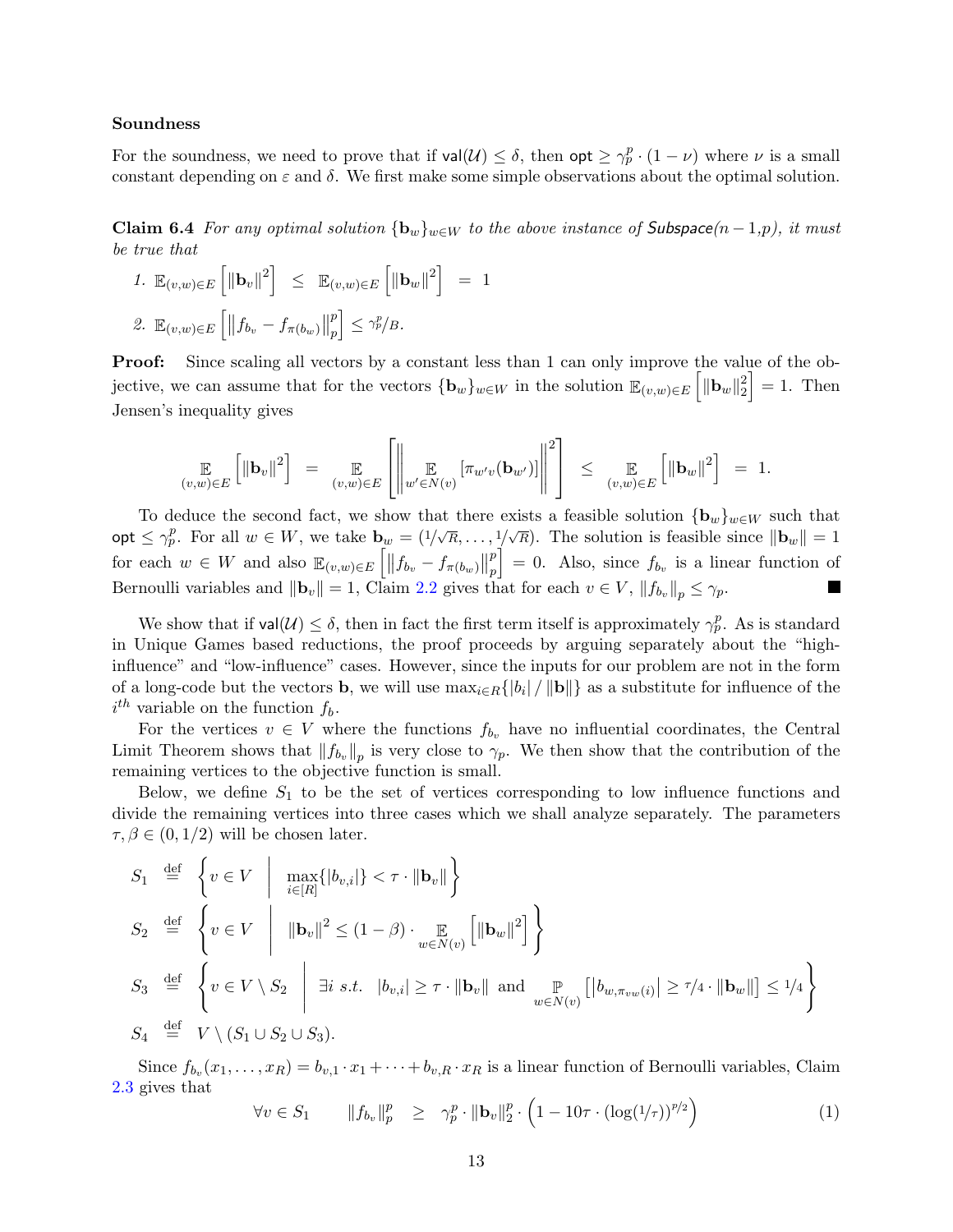Note that the norm  $||f_{b_v}||_p$  may be unbounded for individual vertices. Hence we will use the quantity  $\mathbb{E}_{(v,w)\in E} \left[\mathbb{1}_{\{S_i\}}(v) \cdot ||\mathbf{b}_v||^2\right]$  as a measure of the contribution of the set  $S_i$  to the objective, where  $1_{\{S_i\}}(\cdot)$  is the indicator function of the set  $S_i$ . Claims [6.5,](#page-14-0) [6.6](#page-14-1) and [6.7](#page-15-0) help bound the contribution of the sets  $S_2, S_3$  and  $S_4$ .

### <span id="page-14-0"></span>Claim 6.5

$$
\mathop{\mathbb{E}}_{(v,w)\in E} \left[ (1 - \mathbb{1}_{\{S_2\}}(v)) \cdot \|\mathbf{b}_v\|^2 \right] \ge 1 - \beta - \frac{4\gamma_p^2}{\beta B^{2/p}}
$$

.

П

**Proof:** Since  $\mathbf{b}_w = \mathbb{E}_{w \in N(v)}[\pi_{wv}(\mathbf{b}_{b_w})]$ , being in  $S_2$  means that on average, many vectors  $\mathbf{b}_w$ differ from  $\mathbf{b}_v$ . We use this to get a bound on the measure of  $S_2$ . We have

$$
\|\mathbf{b}_{v}\|^{2} \leq (1-\beta) \cdot \mathop{\mathbb{E}}_{w \in N(v)} \left[ \|\mathbf{b}_{w}\|^{2} \right] \quad \Longrightarrow \quad \beta \cdot \mathop{\mathbb{E}}_{w \in N(v)} \left[ \|\mathbf{b}_{w}\|^{2} \right] \leq \mathop{\mathbb{E}}_{w \in N(v)} \left[ \|\mathbf{b}_{w}\|^{2} \right] - \|\mathbf{b}_{v}\|^{2}
$$
\n
$$
\Longrightarrow \quad \beta \cdot \mathop{\mathbb{E}}_{w \in N(v)} \left[ \|\mathbf{b}_{w}\|^{2} \right] \leq \mathop{\mathbb{E}}_{w \in N(v)} \left[ \|\pi_{wv}(\mathbf{b}_{w}) - \mathbf{b}_{v}\|^{2} \right],
$$

as  $\|\mathbf{b}_w\| = \|\pi_{wv}(\mathbf{b}_w)\|$  and that  $\mathbf{b}_v$  is the mean of  $\pi_{wv}(\mathbf{b}_w)$ . Now, since  $\|\mathbf{b}\| = \|f_b\|$ , we get that

$$
\beta \cdot \mathop{\mathbb{E}}_{(v,w)\in E} \left[ \mathbb{1}_{\{S_2\}}(v) \cdot \|\mathbf{b}_w\|^2 \right] \leq \mathop{\mathbb{E}}_{(v,w)\in E} \left[ \left\| f_{b_v} - f_{\pi(b_w)} \right\|_2^2 \right]
$$
  
\n
$$
\leq \mathop{\mathbb{E}}_{(v,w)\in E} \left[ \left\| f_{b_v} - f_{\pi(b_w)} \right\|_p^2 \right] \qquad \text{(since } \left\| f \right\|_2 \leq \left\| f \right\|_p \text{)} \leq \left( \mathop{\mathbb{E}}_{(v,w)\in E} \left[ \left\| f_{b_v} - f_{\pi(b_w)} \right\|_p^2 \right] \right)^{2/p} \qquad \text{(using Jensen's Inequality)}
$$
  
\n
$$
\leq \gamma_p^2 / B^{2/p}
$$

where we used the assumption that  $\mathbb{E}_{(v,w)\in E} \left[ \left\| f_{b_v} - f_{\pi(b_w)} \right\| \right]$ p p  $\Big] \leq \gamma_p^p/B$ . This gives that

$$
\mathop{\mathbb{E}}_{(v,w)\in E} \left[ (1 - \mathbb{1}_{\{S_2\}}(v)) \cdot \|\mathbf{b}_v\|^2 \right] \ge (1 - \beta) \cdot \mathop{\mathbb{E}}_{(v,w)\in E} \left[ (1 - \mathbb{1}_{\{S_2\}}(v)) \cdot \|\mathbf{b}_w\|^2 \right]
$$

$$
\ge (1 - \beta) \cdot \left( 1 - \frac{\gamma_p^2}{\beta B^{2/p}} \right)
$$

$$
\ge 1 - \beta - \frac{\gamma_p^2}{\beta B^{2/p}}.
$$

The second inequality above used that  $\mathbb{E}_{(v,w)\in E} \left[ ||\mathbf{b}_w||^2 \right] = 1$  from claim [6.4.](#page-13-0)

<span id="page-14-1"></span> ${\rm Claim} \ \ 6.6 \ \ {\mathbb{E}}_{(v,w)\in E}\left[ \mathbb{1}_{\{S_3\}}(v) \cdot \|{\bf b}_{v}\|^2 \right] \ \ \leq \ \ ^{16/\tau^2}\cdot \gamma_p^2/B^{2/p}.$ 

**Proof:** Consider a vertex  $v \in S_3$ . Since we know that  $v \notin S_2$ , we get that

$$
\Pr_{w \in N(v)} \left[ \|\mathbf{b}_{w}\| \geq 2 \left\| \mathbf{b}_{v} \right\| \right] \leq \frac{\mathbb{E}_{w \in N(v)} \left[ \|\mathbf{b}_{w}\|^{2} \right]}{4 \left\| \mathbf{b}_{v} \right\|^{2}} \leq \frac{1}{4 - 4\beta}.
$$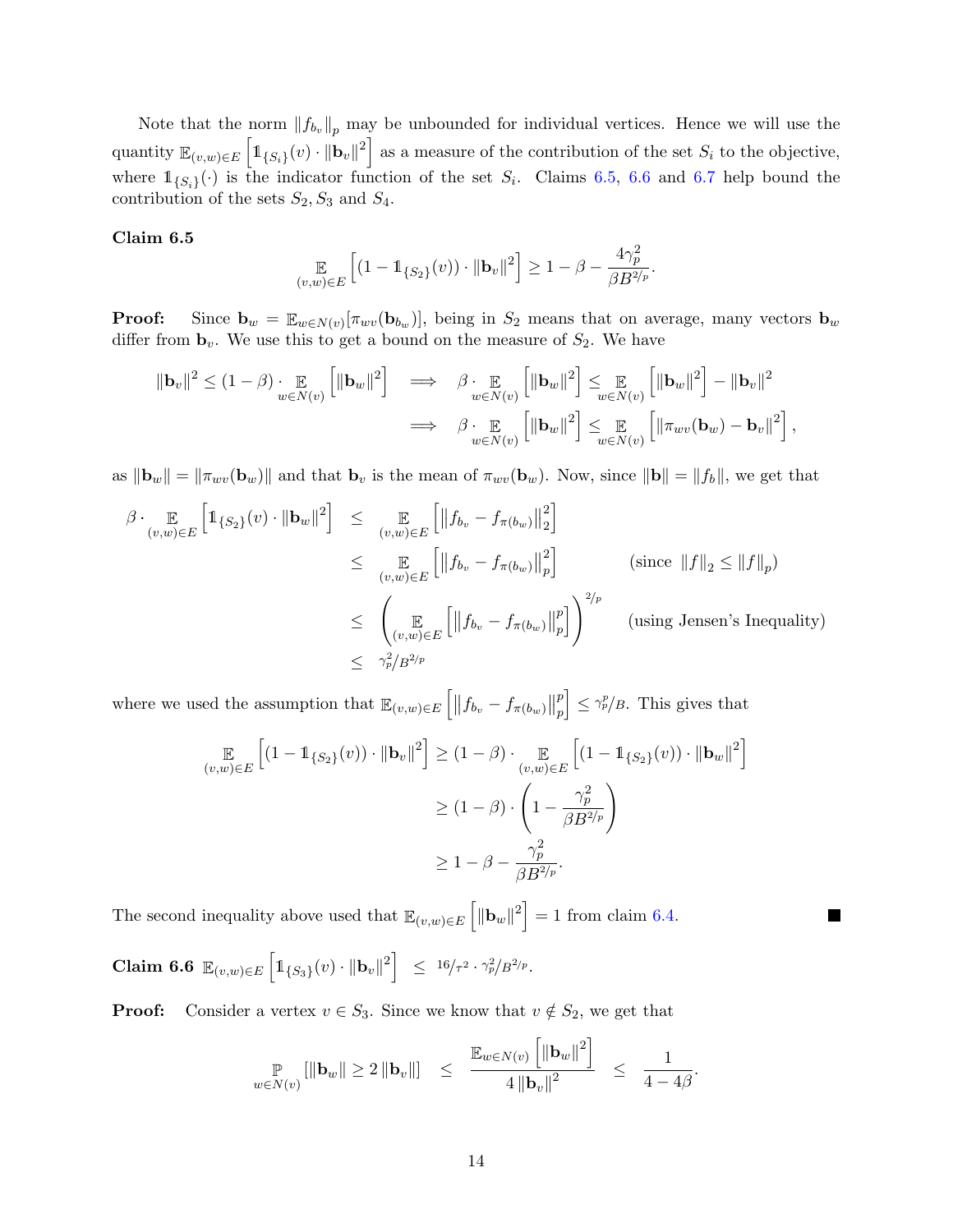Fix and  $i \in [R]$  such that  $|b_{v,i}| \geq \tau \cdot ||\mathbf{b}_v||$  and  $\mathbb{P}_{w \in N(v)} [|b_{w,\pi_{vw}(i)}| \geq \tau/4 \cdot ||\mathbf{b}_w||] \leq \frac{1}{4}$ . By a union bound,

$$
\mathop{\mathbb{P}}_{w \in N(v)} \left[ \|\mathbf{b}_{w}\| \leq 2 \|\mathbf{b}_{v}\| \quad \text{and} \quad \left|b_{w,\pi_{vw}(i)}\right| \leq \tau/4 \cdot \|\mathbf{b}_{w}\| \right] \quad \geq \quad 1 - 1/4 - 1/(4 - 4\beta) \quad > \quad 1/4.
$$

Using this we can again say that  $\|\mathbf{b}_v - \pi_{wv}(\mathbf{b}_w)\|$  must be large on average and, hence, derive a bound on the measure of  $S_3$ .

$$
\mathbb{E}_{w \in N(v)} \left[ \|\mathbf{b}_{v} - \pi_{wv}(\mathbf{b}_{w})\|^{2} \right] \geq \mathbb{E}_{w \in N(v)} \left[ |b_{v,i} - b_{w,\pi(i)}|^{2} \right] \geq 1/4 \cdot |\tau| \cdot \|\mathbf{b}_{v}\| - \tau/4 \cdot 2 \|\mathbf{b}_{v}\|^{2} \geq \tau^{2}/16 \cdot \|\mathbf{b}_{v}\|^{2}.
$$

As in the previous claim, we use this to conclude that

$$
\mathbb{E}_{(v,w)\in E} \left[ \mathbb{1}_{\{S_3\}}(v) \cdot ||\mathbf{b}_v||^2 \right] \leq 16/\tau^2 \cdot \mathbb{E}_{(v,w)\in E} \left[ \left\| f_{b_v} - f_{\pi(b_w)} \right\|_2^2 \right]
$$
  

$$
\leq 16/\tau^2 \left( \mathbb{E}_{(v,w)\in E} \left[ \left\| f_{b_v} - f_{\pi(b_w)} \right\|_p^p \right] \right)^{2/p} \leq 16/\tau^2 \cdot \gamma_p^2 / B^{2/p}.
$$

 $\mathcal{L}$ 

**In the Sea** 

<span id="page-15-0"></span>Claim 6.7  $\mathbb{E}_{(v,w)\in E} [\mathbb{1}_{\{S_4\}}(v)] \leq 64\delta/ \tau^2$ .

**Proof:** Since  $v \notin S_1 \cup S_2 \cup S_3$ , we know that

$$
\exists i \in [R] \quad \text{such that} \quad \mathop{\mathbb{P}}_{w \in N(v)} \left[ \left| b_{w, \pi_{vw}(i)} \right| \ge \tau/4 \cdot \|\mathbf{b}_w\| \right] \ge \frac{1}{4}.
$$

Construct a labeling for U by assigning to each  $v \in V$ , the special label i as above, and to each  $w \in W$ , a random label j satisfying  $|b_{w,j}| \geq \tau/4 \cdot ||\mathbf{b}_w||$ . For,  $w \in W$  when no such j exists or for  $v \notin S_4$ , we fix a label arbitrarily.

Note that there can be at most  $16/\tau^2$  choices of j satisfying  $|b_{w,j}| \ge \tau/4 \cdot ||\mathbf{b}_w||$ . By the condition on i, we know that, in expectation, the labeling satisfies  $1/4 \cdot \tau^2/16$  fraction of the edges incident on a  $v \in S_4$ . Since the fraction of edges satisfied overall is at most  $\delta$ , we get that

$$
\mathop{\mathbb{E}}_{(v,w)\in E} \left[ \mathbb{1}_{\{S_4\}}(v) \cdot \tau^2/64 \right] \le \delta \quad \Longrightarrow \quad \mathop{\mathbb{E}}_{(v,w)\in E} \left[ \mathbb{1}_{\{S_4\}}(v) \right] \le \frac{64\delta}{\tau^2}.
$$

Let  $\nu$  denote  $10\tau \cdot (\log(1/\tau))^{p/2}$ . Using these estimates, we can now prove the soundness of the reduction.

<span id="page-15-1"></span>**Lemma 6.8** If val $(U) < \delta$ , then for the reduction with parameters  $B, \tau$  and  $\beta = \tau^2$ 

$$
(\mathsf{opt})^p \geq \gamma_p^p \cdot \left(1 \ - \ \nu - \frac{p\tau^2}{2} \ - \ \frac{10p \cdot \gamma_p^2}{\tau^2 B^{2/p}} \ - \ \frac{p\gamma_p^2}{2} \left(\frac{64\delta}{\tau^2}\right)^{(p-2)/p}\right)
$$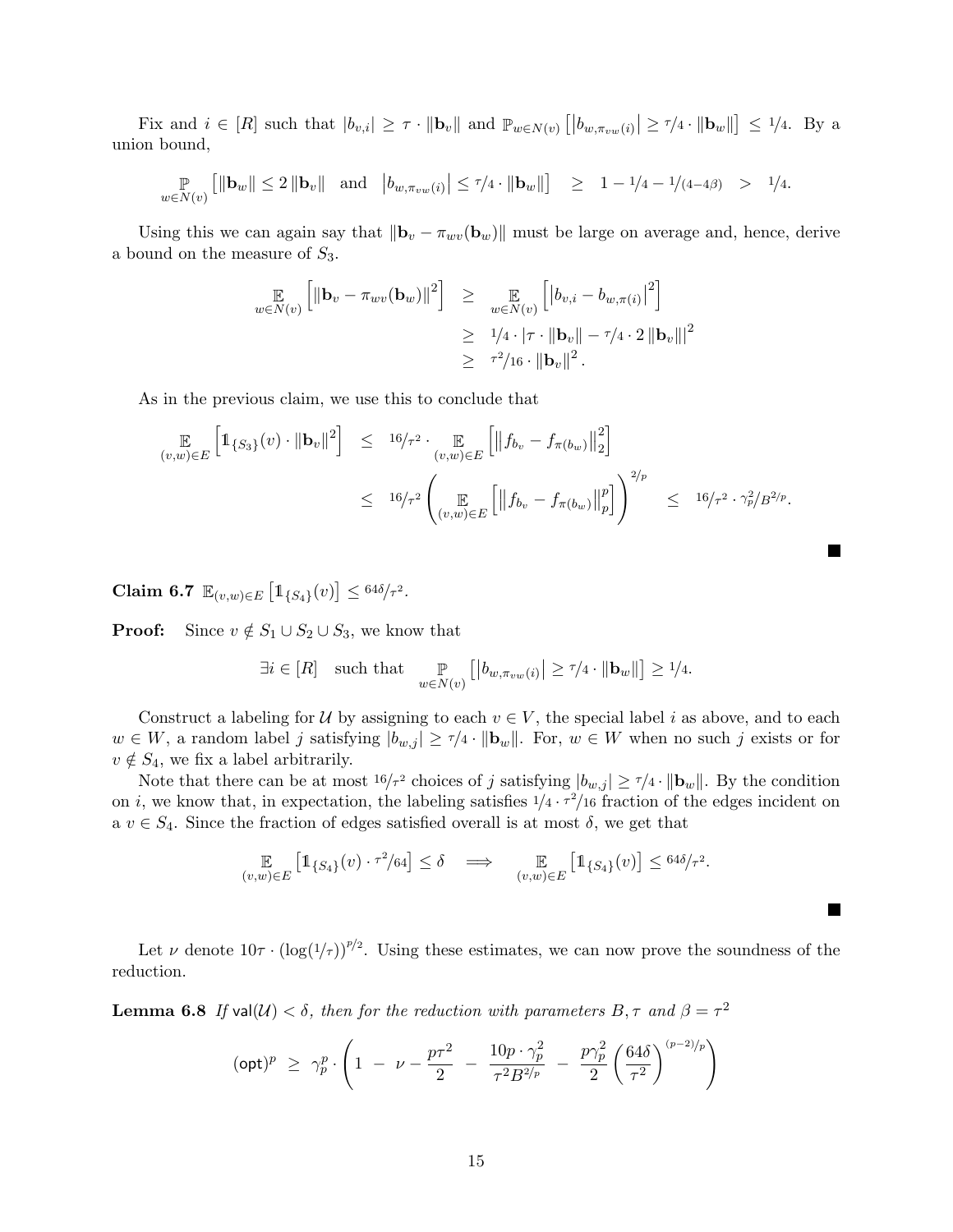**Proof:** Using  $(1)$  we have that

$$
({\rm opt})^p \ \geq \ \ \underset{(v,w) \in E}{\mathbb{E}} \left[ \mathbb{1}_{\{S_1\}}(v) \cdot \gamma_p^p \cdot (1-\nu) \, \|{\bf b}_v\|_2^p \right] \ \geq \ \gamma_p^p \cdot (1-\nu) \cdot \left( \underset{(v,w) \in E}{\mathbb{E}} \left[ \mathbb{1}_{\{S_1\}}(v) \cdot \|{\bf b}_v\|_2^2 \right] \right)^{p/2}.
$$

We lower bound  $1\!\!1_{\{S_1\}}(v)$  by  $1-1\!\!1_{\{S_2\}}(v)-1\!\!1_{\{S_3\}}(v)-1\!\!1_{\{S_4\}}(v)$ . Claims [6.5](#page-14-0) and [6.6](#page-14-1) and give bounds on the first two terms (with  $\beta = \tau^2$ ).

$$
\mathop{\mathbb{E}}_{(v,w)\in E} \left[ (1 - \mathbb{1}_{\{S_2\}}(v)) \cdot \|\mathbf{b}_v\|^2 \right] \geq 1 - \tau^2 - \frac{4\gamma_p^2}{\tau^2 B^{2/p}},
$$
  

$$
\mathop{\mathbb{E}}_{(v,w)\in E} \left[ \mathbb{1}_{\{S_3\}} \|\mathbf{b}_v\|^2 \right] \leq \frac{16\gamma_p^2}{\tau^2 B^{2/p}}
$$

We bound the third term using Claim  $6.7$  and Hölder's inequality

$$
\mathop{\mathbb{E}}_{(v,w)\in E} \left[\mathbb{1}_{\{S_4\}} \|\mathbf{b}_v\|^2\right] \leq \left(\mathop{\mathbb{E}}_{(v,w)\in E} \left[\mathbb{1}_{\{S_4\}}(v)\right]\right)^{(p-2)/p} \left(\mathop{\mathbb{E}}_{(v,w)\in E} \left[\|\mathbf{b}_v\|^p\right]\right)^{2/p}
$$

$$
\leq \left(\frac{64\delta}{\tau^2}\right)^{(p-2)/p} \cdot \gamma_p^2,
$$

where the last bound used that since  $\mathsf{opt} \leq \gamma_p$  (see Claim [6.4\)](#page-13-0), we must have

$$
\mathop{\mathbb{E}}_{(v,w)\in E}[\|\mathbf{b}_v\|_2^p] = \mathop{\mathbb{E}}_{(v,w)\in E}[\|f_{b_v}\|_2^p] \leq \mathop{\mathbb{E}}_{(v,w)\in E}[\|f_{b_v}\|_p^p] \leq \gamma_p^p.
$$

П

Combining the bounds for the above three terms proves the lemma.

For a small constant  $\eta$  such that  $\eta(\log(1/\eta))^{p/2} < 2^{-p/2}/50$ , choosing parameters as

$$
\tau \stackrel{\text{def}}{=} \eta^2/p, \qquad \delta \stackrel{\text{def}}{=} \left(\frac{\eta}{p\gamma_p^2}\right)^{p/(p-2)} \cdot \frac{\tau^2}{64},
$$
  

$$
B \stackrel{\text{def}}{=} \left(\frac{40p\gamma_p^2}{\eta \cdot \tau^2}\right)^p, \qquad \text{and} \quad \varepsilon \stackrel{\text{def}}{=} \frac{\eta}{2^p \cdot B}
$$

in Lemma [6.8](#page-15-1) would imply that  $\mathsf{opt} \leq 1 + \eta$  in the completeness case and  $\mathsf{opt} \geq \gamma_p \cdot (1 - \eta)$  in the soundness case. This gives the following theorem.

**Theorem 6.9** For any  $p \ge 2$  and sufficiently small constant  $\eta$ , there exist constants  $\varepsilon, \delta > 0$  and a reduction from Unique Label Cover to Subspace( $n-1,p$ ) such that if val( $U$ ) is the fraction of edges satisfiable in the given instance of Unique Label Cover and opt is the optimum of the instance of Subspace $(n-1,p)$ , then

$$
\mathsf{val}(\mathcal{U}) \ge 1 - \varepsilon \implies \mathsf{opt} \le 1 + \eta \quad \text{and}
$$
\n
$$
\mathsf{val}(\mathcal{U}) \le \delta \implies \mathsf{opt} \ge \gamma_p \cdot (1 - \eta).
$$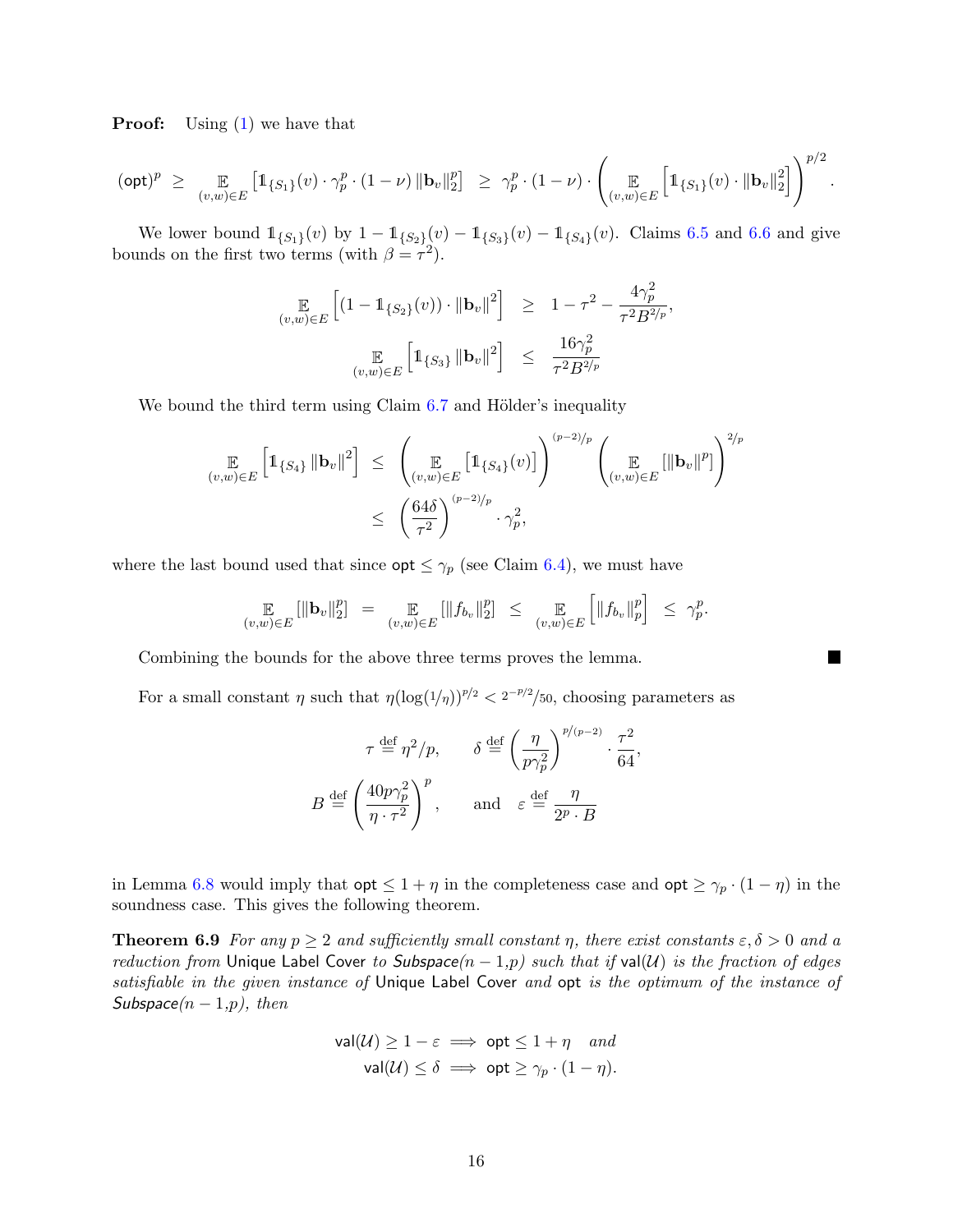## <span id="page-17-11"></span>Acknowledgments

We thank Kasturi Varadarajan for initiating the work on this problem by suggesting that we generalize the algorithm of [\[23\]](#page-18-0) and for generous help with an early draft of this paper on which he was offered a co-authorship (but later opted out). MT would also like to thank David Steurer for helpful discussions. We thank the anonymous reviewers of this manuscript for their suggestions and references, and for pointing out an error in the previous proof of Lemma [6.8.](#page-15-1)

## References

- <span id="page-17-9"></span>[1] N. Alon and A. Naor. Approximating the cut-norm via Grothendieck's inequality. SIAM Journal on Computing (SICOMP), 35(4):787–803, 2006. [2](#page-2-0)
- <span id="page-17-8"></span>[2] S. Arora, E. Berger, E. Hazan, G. Kindler, and M. Safra. On non-approximability for quadratic programs. In IEEE Symposium on Foundations of Computer Science (FOCS), 2005. [2](#page-2-0)
- <span id="page-17-3"></span>[3] A. Brieden, P. Gritzmann, and V. Klee. Inapproximability of some geometric and quadratic optimization problems. In Approximation and Complexity in Numerical Optimization: Continuous and Discrete Problems, 2000. [1](#page-0-0)
- <span id="page-17-2"></span>[4] M. Bădoiu, S. Har-peled, and P. Indyk. Approximate clustering via coresets. In ACM Symposium on Theory of Computing (STOC), 2002. [1,](#page-0-0) [2](#page-2-0)
- <span id="page-17-6"></span>[5] K. Clarkson. Subgradient and sampling algorithms for l1 regression. In SODA '05: Proceedings of the sixteenth annual ACM-SIAM symposium on Discrete algorithms, pages 257–266, Philadelphia, PA, USA, 2005. Society for Industrial and Applied Mathematics. [2,](#page-2-0) [3](#page-3-0)
- <span id="page-17-7"></span>[6] A. Dasgupta, P. Drineas, B. Harb, R. Kumar, and M. Mahoney. Sampling algorithms and coresets for &ell:p regression. In SODA '08: Proceedings of the nineteenth annual ACM-SIAM symposium on Discrete algorithms, pages 932–941, Philadelphia, PA, USA, 2008. Society for Industrial and Applied Mathematics. [2,](#page-2-0) [3](#page-3-0)
- <span id="page-17-4"></span>[7] A. Deshpande and K. Varadarajan. Sampling-based dimension reduction for subspace approximation. In ACM Symposium on Theory of Computing (STOC), 2007. [2](#page-2-0)
- <span id="page-17-10"></span>[8] P. Drineas, M. Mahoney, and S. Muthukrishnan. Sampling algorithms for l2 regression and applications. In SODA '06: Proceedings of the seventeenth annual ACM-SIAM symposium on Discrete algorithm, pages 1127–1136, New York, NY, USA, 2006. ACM. [3](#page-3-0)
- <span id="page-17-12"></span>[9] Uriel Feige and Eran Ofek. Spectral techniques applied to sparse random graphs. Random Struct. Algorithms, 27(2):251–275, 2005. [19](#page-19-0)
- <span id="page-17-5"></span>[10] D. Feldman, M. Monemizadeh, C. Sohler, and D. Woodruff. Coresets and sketches for high dimensional subspace approximation problems. In ACM-SIAM Symposium on Discrete Algorithms (SODA), 2010. [2](#page-2-0)
- <span id="page-17-0"></span>[11] G. Golub and C. van Loan. Matrix Computations. Johns Hopkins University Press, 1996. [1](#page-0-0)
- <span id="page-17-1"></span>[12] P. Gritzmann and V. Klee. Computational complexity of inner and outer j-radii of polytopes in finite-dimensional normed spaces. Mathematical Programming, 59:163–213, 1993. [1](#page-0-0)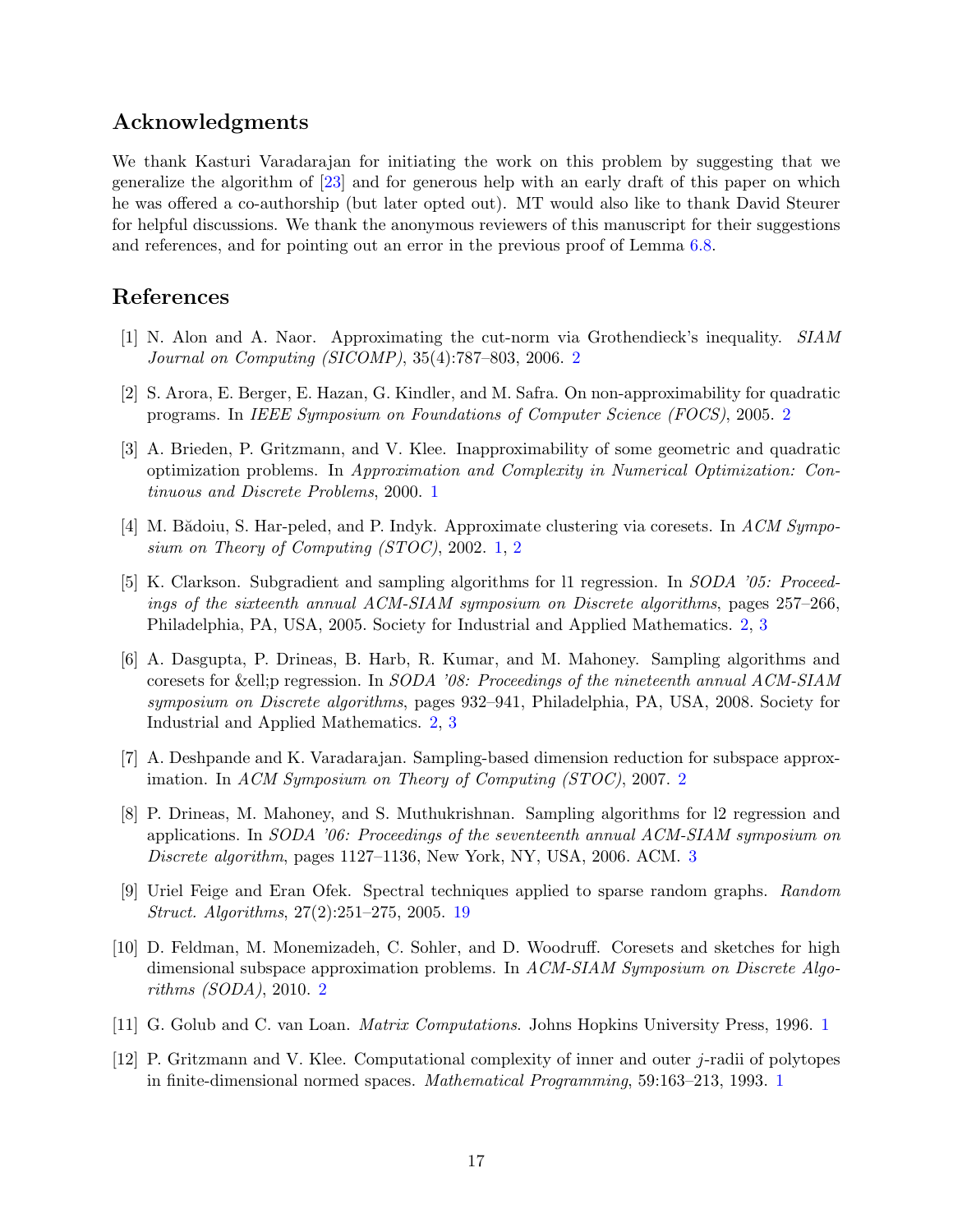- <span id="page-18-1"></span>[13] S. Har-Peled and K. Varadarajan. Projective clustering in high dimensions using coresets. In ACM Symposium on Computational Geometry (SOCG), 2002. [1,](#page-0-0) [2](#page-2-0)
- <span id="page-18-5"></span>[14] S. Khot. On the power of unique 2-prover 1-round games. In IEEE Conference on Computational Complexity (CCC), 2002. [2,](#page-2-0) [11](#page-11-1)
- <span id="page-18-7"></span>[15] S. Khot and A Naor. Approximate kerkel clustering. In IEEE Symposium on Foundations of Computer Science (FOCS), 2008. [2](#page-2-0)
- <span id="page-18-6"></span>[16] G. Kindler, A. Naor, and G. Schechtman. The UGC hardness threshold of the  $L_p$  Grothendieck problem. In ACM-SIAM Symposium on Discrete Algorithms (SODA), 2008. [2,](#page-2-0) [4,](#page-4-2) [5](#page-5-0)
- <span id="page-18-3"></span>[17] A. Nemirovski, C. Roos, and T. Terlaky. On maximization of quadratic forms over intersection of ellipsoids with common center. Mathematical Programming, Ser. A, 86:463–473, 1999. [1,](#page-0-0) [2,](#page-2-0) [4,](#page-4-2) [6](#page-6-3)
- <span id="page-18-2"></span>[18] Yu. Nesterov. Global quadratic optimization via conic relaxation. working paper, CORE, Catholic University of Louvain, Belgium, 1998. [1](#page-0-0)
- <span id="page-18-8"></span>[19] G. Peskir and A. N. Shiryaev. The inequalities of khintchine and expanding sphere of their action. Russian Math. Surveys, 50(5):849–904, 1995. [4](#page-4-2)
- <span id="page-18-4"></span>[20] N. Shyamalkumar and K. Varadarajan. Efficient subspace approximation algorithms. In ACM-SIAM Symposium on Discrete Algorithms (SODA), 2007. [2](#page-2-0)
- <span id="page-18-10"></span>[21] A. M. So, Y. Ye, and J. Zhang. A unified theorem on SDP rank reduction. Mathematics of Operations Research, 33(4):910–920, 2008. [4](#page-4-2)
- <span id="page-18-9"></span>[22] P. van Beek. An application of Fourier methods to the problem of sharpening the Berry-Esseen inequality. Probability Theory and Related Fields, 23(3):187–196, 1972. [4](#page-4-2)
- <span id="page-18-0"></span>[23] K. Varadarajan, S. Venkatesh, Y. Ye, and J. Zhang. Approximating the radii of point sets. SIAM Journal on Computing (SICOMP), 36(6):1764–1776, 2007. [1,](#page-0-0) [2,](#page-2-0) [4,](#page-4-2) [6,](#page-6-3) [17](#page-17-11)

## A Proof of Theorem [5.2](#page-10-0)

We restate the theorem below.

**Theorem A.1** Given any  $\eta > 0$ , there exist  $m_0, n_0 \in \mathbb{Z}$  such that for all  $m \geq m_0$  and  $n \geq n_0$ , if we pick i.i.d. random points  $a_1, a_2, \ldots, a_m \in \mathbb{R}^n$  with each point having i.i.d.  $N(0, 1)$  coordinates, then with some non-zero probability,

$$
\min_{\|z\|_2=1} \left(\frac{1}{m}\sum_{i=1}^m |\langle a_i, z\rangle|^p\right)^{1/p} \ge (1-\eta) \cdot \gamma_p \cdot \min_{\substack{I \succcurlyeq X \succcurlyeq 0 \\ \text{Tr}(X)=1}} \left(\int_{a \in \mathbb{R}^n} \left|a_i^T X a_i\right|^{p/2}\right)^{1/p}.
$$

In other words, there exist points  $b_1, b_2, \ldots, b_m \in \mathbb{R}^n$ , where  $b_i \stackrel{\text{def}}{=} m^{-1/p} \cdot a_i$ , giving the desired integrality gap example.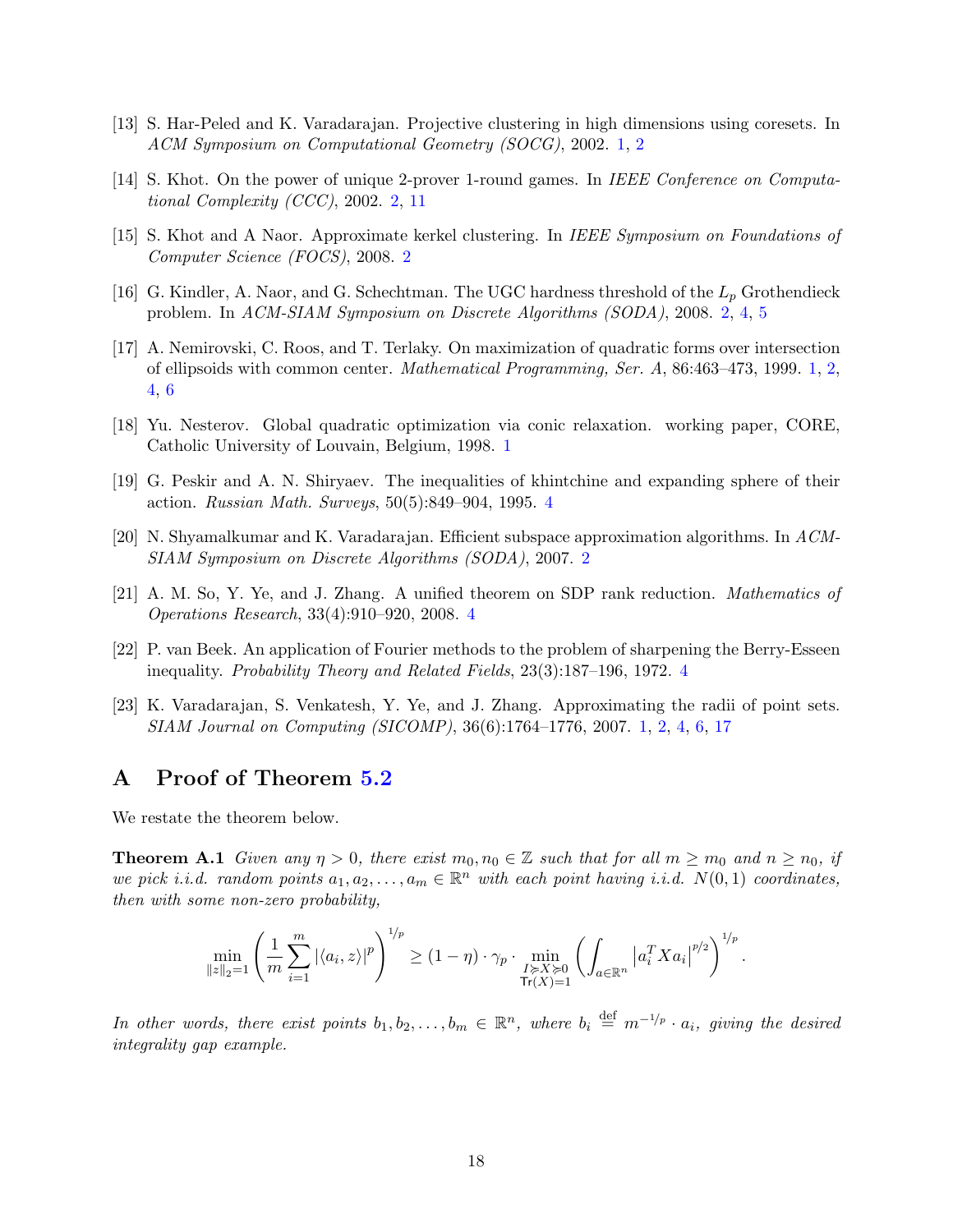<span id="page-19-0"></span>**Proof:** Let  $a_1, a_2, \ldots, a_m$  be i.i.d. random points in  $\mathbb{R}^n$ , where each point has i.i.d.  $N(0, 1)$ coordinates. Then, as we have seen above

$$
\mathbb{E}\left[\left|\langle a_i, y \rangle\right|^p\right] = \int_{\mathbb{R}^n} \left|\langle a, y \rangle\right|^p \mu(a) da = \gamma_p^p, \qquad \text{for } y \in \mathbb{S}^{n-1},
$$
  

$$
\text{Var}\left[\left|\langle a_i, y \rangle\right|^p\right] = \mathbb{E}\left[\left|\langle a_i, y \rangle\right|^{2p}\right] - \mathbb{E}\left[\left|\langle a_i, y \rangle\right|^p\right]^2 = \gamma_{2p}^{2p} - \gamma_p^{2p}, \qquad \text{for } y \in \mathbb{S}^{n-1}.
$$

By Chebyshev's Inequality,

$$
\mathbb{P}\left[\frac{1}{m}\sum_{i=1}^m |\langle a_i, y \rangle|^p \le (1-\varepsilon)\gamma_p^p\right] \le \frac{(\gamma_{2p}^{2p} - \gamma_p^{2p})}{m\varepsilon^2\gamma_p^{2p}}.
$$

Let N be any  $\delta$ -net of the unit sphere (i.e.,  $\mathcal{N} \subseteq \mathbb{S}^{n-1}$  such that for any  $z \in \mathbb{S}^{n-1}$ , there exists some  $y \in \mathcal{N}$  such that  $||y - z||_2 \le \delta$ , where  $\delta$  is a parameter that will be picked later. It is known (e.g. see Claim 2.9 in [\[9\]](#page-17-12)) how to construct such  $\delta$ -nets of  $\mathbb{S}^{n-1}$  with size as small as  $|\mathcal{N}| \leq (\frac{9}{\delta})$  $\frac{9}{\delta})^n$ . Now using union bound over  $\mathcal N$ 

$$
\mathbb{P}\left[\frac{1}{m}\sum_{i=1}^{m}|\langle a_i,y\rangle|^p\geq(1-\varepsilon)\gamma_p^p,\text{ for all }y\in\mathcal{N}\right]\geq1-\frac{(\frac{9}{\delta})^n\cdot(\gamma_{2p}^{2p}-\gamma_p^{2p})}{m\varepsilon^2\gamma_p^{2p}}>\frac{3}{4},
$$

as long as we choose  $m$  large enough so that

$$
m > \frac{4 \cdot (\frac{9}{\delta})^n \cdot (\gamma_{2p}^{2p} - \gamma_{p}^{2p})}{\varepsilon^2 \gamma_{p}^{2p}}.
$$

For any  $z \in \mathbb{S}^{n-1}$ , using  $y \in \mathcal{N}$  closest to it

$$
\sum_{i=1}^{m} |\langle a_i, z \rangle|^p = \sum_{i=1}^{m} |\langle a_i, y \rangle + \langle a_i, z - y \rangle|^p
$$

$$
\geq \sum_{i=1}^{m} \langle a_i, y \rangle^p - p \delta \sum_{i=1}^{m} ||a_i||_2^{p-1}
$$

.

Therefore,

$$
\mathbb{P}\left[\min_{\|z\|_2=1} \frac{1}{m} \sum_{i=1}^m |\langle a_i, z \rangle|^p \ge (1-\varepsilon)\gamma_p^p - \frac{p\delta}{m} \sum_{i=1}^m \|a_i\|_2^{p-1}\right] > \frac{3}{4}.
$$

But we also know that

$$
\mathbb{E}\left[\|a_i\|_2^{p-1}\right] = \int_{a \in \mathbb{R}^n} \|a\|_2^{p-1} \mu(a)da = n^{(p-1)/2}(1+o(1))
$$
  
Var  $\left[\|a_i\|_2^{p-1}\right] = \mathbb{E}\left[\|a_i\|_2^{2p-2}\right] - \mathbb{E}\left[\|a_i\|_2^{p-1}\right]^2 = n^{(p-1)}(1+o(1))$ 

By Chebyshev's Inequality,

$$
\mathbb{P}\left[\frac{1}{m}\sum_{i=1}^{m}||a_i||_2^{p-1} \ge (1+\varepsilon)n^{(p-1)/2}(1+o(1))\right] \le \frac{1+o(1)}{m\varepsilon^2}.
$$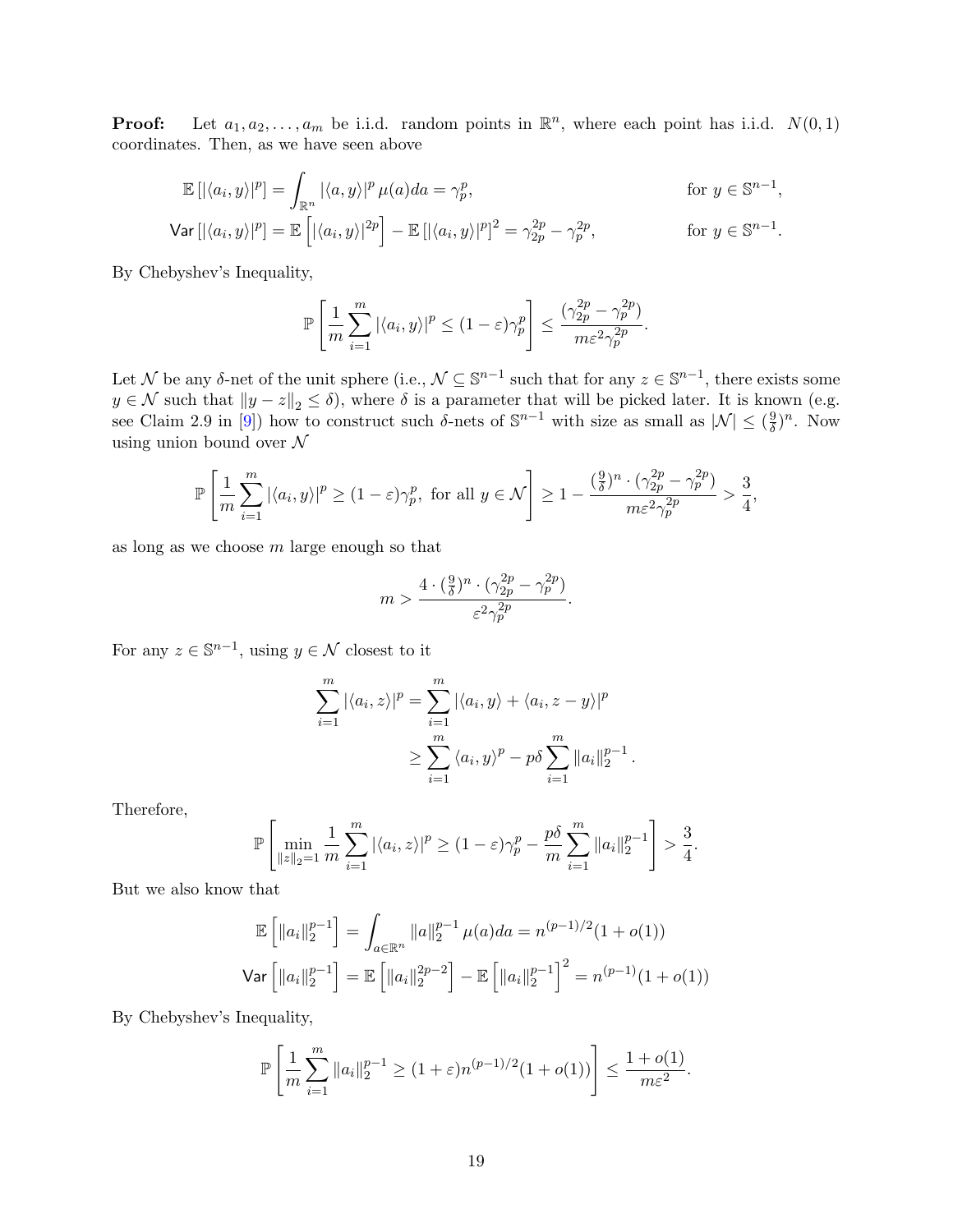Hence, choosing  $m > 5/\epsilon^2$ , we have

$$
\mathbb{P}\left[\frac{1}{m}\sum_{i=1}^{m} \|a_i\|_2^{p-1} \le (1+\varepsilon)n^{(p-1)/2}(1+o(1))\right] \ge 1 - \frac{1+o(1)}{m\varepsilon^2} > \frac{3}{4}.
$$

Putting these together,

$$
\mathbb{P}\left[\min_{\|z\|_2=1} \frac{1}{m} \sum_{i=1}^m |\langle a_i, z \rangle|^p \ge (1-\varepsilon)\gamma_p^p - p\delta(1+\varepsilon)n^{(p-1)/2}(1+o(1)) \right] > 3/4.
$$

Overall, choosing

$$
\varepsilon \stackrel{\text{def}}{=} \frac{\eta^2}{8}, \quad \delta \stackrel{\text{def}}{=} \frac{\eta^2 \gamma_p^p}{(8+\eta^2) p n^{(p-1)/2}}, \quad \text{and} \quad m > \max\left\{ \frac{4\delta^{-n} (\gamma_{2p}^{2p} - \gamma_p^{2p})}{\varepsilon^2 \gamma_p^{2p}}, \frac{5}{\varepsilon^2} \right\},
$$

we get

$$
\mathbb{P}\left[\min_{\|z\|_2=1} \frac{1}{m} \sum_{i=1}^m |\langle a_i, z \rangle|^p \ge \left(1 - \frac{\eta^2}{4}\right) \gamma_p^p\right] > \frac{1}{2}.
$$

On the other hand to analyze the value of the corresponding convex relaxation, we use

$$
\mathbb{E}[\|a_i\|_2^p] = \int_{a \in \mathbb{R}^n} \|a\|_2^p \mu(a)da = n^{p/2}(1 + o(1))
$$
  
Var  $[\|a_i\|_2^p] = \mathbb{E}[\|a_i\|_2^{2p}] - \mathbb{E}[\|a_i\|_2^p]^2 = n^p(1 + o(1))$ 

Again by Chebyshev's Inequality,

$$
\mathbb{P}\left[\frac{1}{m}\sum_{i=1}^{m}||a_i||_2^p \ge (1+\eta/2) n^{p/2} (1+o(1))\right] \le \frac{4(1+o(1))}{m\eta^2}.
$$

Choosing  $m > \frac{9}{n^2}$ , we get

$$
\mathbb{P}\left[\frac{1}{m}\sum_{i=1}^{m}||a_i||_2^p \le (1+\eta/2)n^{p/2}(1+o(1))\right] \ge 1-\frac{4(1+o(1))}{m\eta^2} > \frac{1}{2}.
$$

Therefore, the convex relaxation satisfies

$$
\mathbb{P}\left[\frac{1}{m}\sum_{i=1}^{m} \left|1/n \cdot a_i^T I a_i\right|^{p/2} \le (1+\eta/2) (1+o(1))\right] > \frac{1}{2}.
$$

Hence,

$$
\mathbb{P}\left[\min_{\|z\|_2=1} \left(\frac{1}{m} \sum_{i=1}^m |\langle a_i, z \rangle|^p\right)^{1/p} \ge (1-\eta) \cdot \gamma_p \cdot \min_{\substack{I \succcurlyeq X \succcurlyeq 0 \\ \text{Tr}(X)=1}} \left(\frac{1}{m} \sum_{i=1}^m |a_i^T X a_i|^{p/2}\right)^{1/p}\right]
$$
\n
$$
\ge \mathbb{P}\left[\min_{\|z\|_2=1} \frac{1}{m} \sum_{i=1}^m |\langle a_i, z \rangle|^p \ge (1-\eta^2/4) \cdot \gamma_p^p \quad \text{and} \quad \frac{1}{m} \sum_{i=1}^m |1/n \cdot a_i^T I a_i|^{p/2} \le (1+\eta/2) (1+o(1))\right]
$$
\n
$$
> 0.
$$

 $\blacksquare$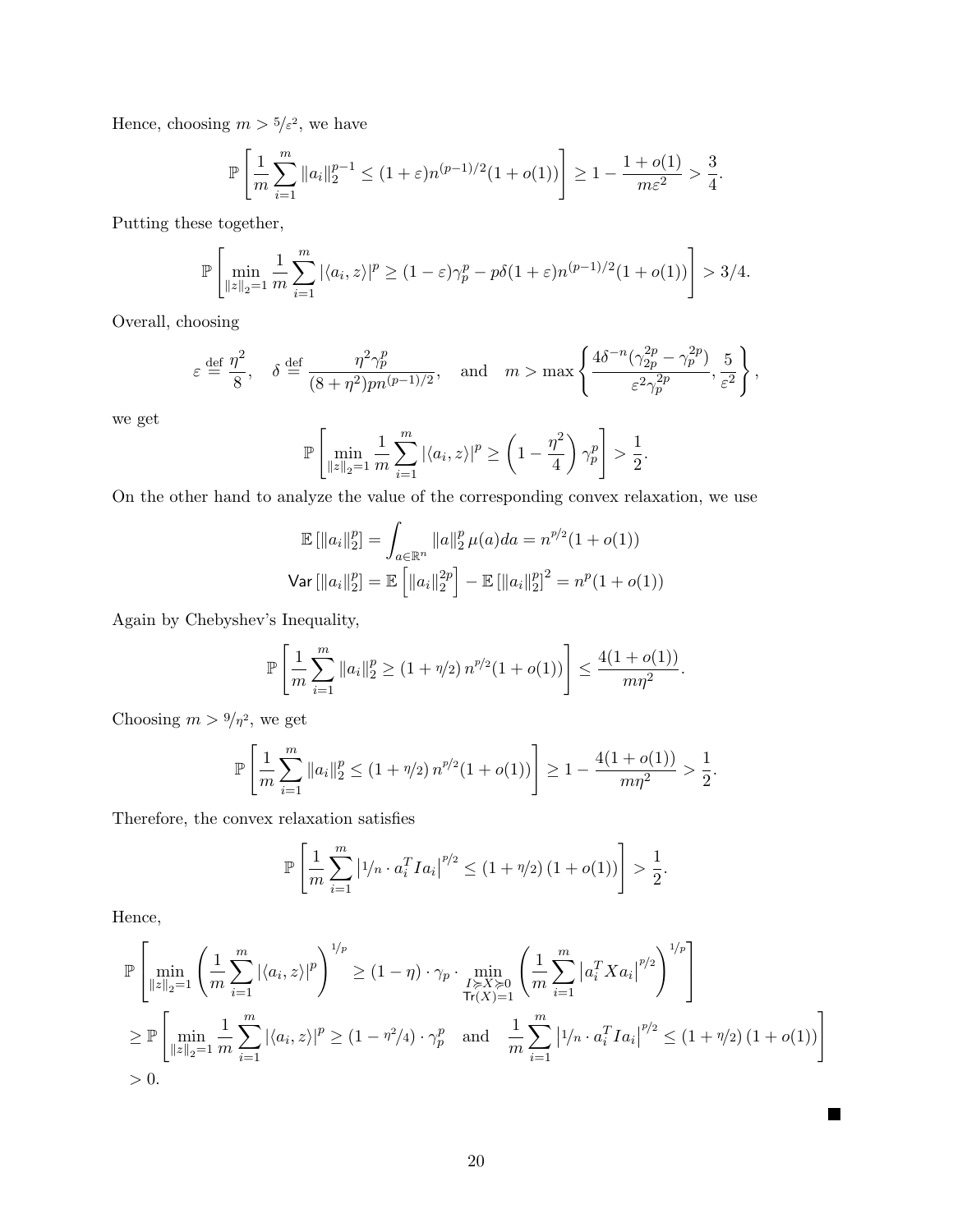## B NP-hardness of Subspace Approximation

In this section, we show unconditionally that the problem Subspace( $n-1$ , p) is NP-hard, for p > 2, using a reduction from the Min-Uncut problem on graphs. Such a result was also obtained independently by Gibson and Xiao (personal communication).

MIN-UNCUT PROBLEM: Given a graph  $G = (V, E)$ , find a bipartition of its vertices  $V = S \cup T$  that minimizes the number of edges with both endpoints on the same side of the bipartition.

Let  $|V| = n$  and  $|E| = m$ . Min-Uncut problem is known to be NP-hard, i.e., for some  $1 \le t \le m$ it is NP-hard to find if the Min-Uncut has at most  $t$  edges. We give a polynomial time reduction from Min-Uncut to subspace approximation as follows: Given an instance of Min-Uncut, construct a matrix  $A \in \mathbb{R}^{(m+n)\times n}$  such that

$$
\min_{\|y\|_2 = \sqrt{n}} \|Ay\|_p^p = \min_{\|y\|_2 = \sqrt{n}} \sum_{ij \in E} (y_i + y_j)^p + N \sum_{i=1}^n y_i^p,
$$

where  $N$  is an integer polynomially large in  $n$  and  $m$  which will be chosen later.

Yes case: The Min-Uncut has at most t edges. Define  $x_i = 1$  if  $i \in S$  and  $x_i = 1$  if  $i \in T$ . Using this  $x \in \{-1, 1\}^n$  we get  $\text{OPT} \le ||Ax||_p^p = t2^p + Nn$ .

No case: Otherwise, for any bipartition the Min-Uncut has at least  $t + 1$  edges, i.e., for any we case. Otherwise, for any orpartment the Min-Oncut has at least  $t + 1$  edges, i.e., for any  $x \in \{-1,1\}^n$  we have  $\sum_{ij \in E} (x_i + x_j)^p \ge (t+1)2^p$ . Now divide the sphere of radius  $\sqrt{n}$  into two parts as follows:

$$
S = \{ y : ||y||_2 = \sqrt{n} \text{ and } |y_j| \in (1 - \varepsilon, 1 + \varepsilon) \text{ for all } j \in [n] \},
$$
  

$$
T = \{ y : ||y||_2 = \sqrt{n} \text{ and } y \notin S \},
$$

where  $\varepsilon < 1/p \cdot (m+1)$ . For any  $y \in T$ ,

• Case 1:  $|y_i| = 1 + \varepsilon_i \ge 1 + \varepsilon$  for some *i*. Then,

$$
\sum_{j=1}^{n} y_j^p \ge (1 + \varepsilon_i)^p + (n - 1) \left( \frac{n - (1 + \varepsilon_i)^2}{n - 1} \right)^{p/2}
$$
  
\n
$$
\ge (1 + \varepsilon_i)^p + (n - 1) \left( 1 - \frac{2\varepsilon_i + \varepsilon_i^2}{n - 1} \right)^{p/2}
$$
  
\n
$$
\ge 1 + p\varepsilon_i + {p \choose 2} \varepsilon_i^2 + (n - 1) \left( 1 - p/2 \cdot \frac{2\varepsilon_i + \varepsilon_i^2}{n - 1} \right)
$$
  
\n
$$
\ge n + \frac{p^2 \varepsilon^2}{4} \qquad \text{using } p > 2 \left( 1 + \frac{1}{n - 1} \right) \text{ for large enough } n.
$$

• Case 2:  $|y_i| = 1 - \varepsilon_i \leq 1 - \varepsilon$  for some *i*. Then,

$$
\sum_{j \neq i} y_j^2 = n - (1 - \varepsilon_i^2).
$$

Hence, there exists some  $k$  such that

$$
y_k^2 \ge \frac{n - (1 - \varepsilon_i)^2}{n - 1} \ge 1 + \frac{2\varepsilon_i - \varepsilon_i^2}{n - 1} \ge 1 + \frac{\varepsilon}{n} \Rightarrow |y_k| \ge 1 + \frac{\varepsilon}{2n}.
$$

Therefore, using the same analysis as in the previous case, we get

$$
\sum_{j=1}^{n} y_j^p \ge n + \frac{p^2 \varepsilon^2}{16n^2}.
$$